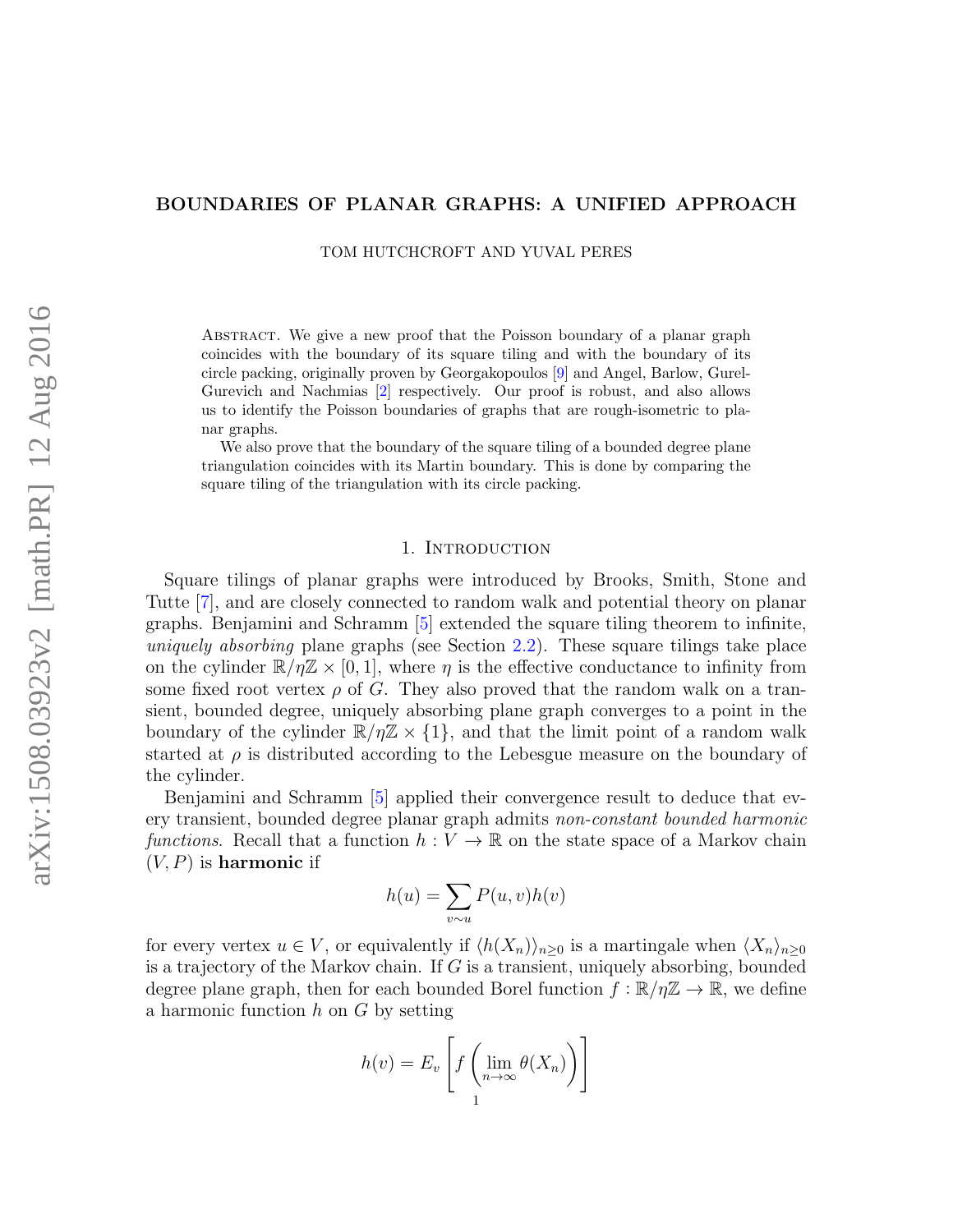for each  $v \in V$ , where  $E_v$  denotes the expectation with respect to a random walk  $\langle X_n \rangle_{n\geq 0}$  started at v and  $\theta(v)$  is the horizontal coordinate associated to the vertex v by the square tiling of G (see Section [2.3\)](#page-6-1). Georgakopoulos [\[9\]](#page-20-0) proved that moreover every bounded harmonic function on  $G$  may be represented this way, answering a question of Benjamini and Schramm [\[5\]](#page-20-3). In other words, Georgakopoulos's theorem identifies the geometric boundary of the square tiling of G with the *Poisson boundary* of G (see Section [3\)](#page-7-0). Probabilistically, this means that the tail  $\sigma$ -algebra of the random walk  $\langle X_n \rangle_{n>0}$  is trivial conditional on the limit of  $\theta(X_n)$ .

In this paper, we give a new proof of Georgakopoulos's theorem. We state our result in the natural generality of plane networks. Recall that a **network**  $(G, c)$ is a connected, locally finite graph  $G = (V, E)$ , possibly containing self-loops and multiple edges, together with a function  $c : E \to (0, \infty)$  assigning a positive con**ductance** to each edge of G. The conductance  $c(v)$  of a vertex v is defined to be the sum of the conductances of the edges emanating from  $v$ , and for each pair of vertices  $u, v$  the conductance  $c(u, v)$  is defined to be the sum of the conductances of the edges connecting  $u$  to  $v$ . The random walk on the network is the Markov chain with transition probabilities  $p(u, v) = c(u, v)/c(u)$ . Graphs without specified conductances are considered networks by setting  $c(e) \equiv 1$ . We will usually suppress the notation of conductances, and write simply  $G$  for a network. Instead of square tilings, general plane networks are associated to rectangle tilings, see Section [2.3.](#page-6-1) See Section  $2.2$  for detailed definitions of plane graphs and networks. For each vertex  $v$ of  $G, I(v) \subseteq \mathbb{R}/\eta\mathbb{Z}$  is an interval associated to v by the rectangle tiling of G.

<span id="page-1-0"></span>**Theorem 1.1** (Identification of the Poisson boundary). Let G be a plane network and let  $S_\rho$  be the rectangle tiling of G in the cylinder  $\mathbb{R}/\eta\mathbb{Z} \times [0,1]$ . Suppose that  $\theta(X_n)$  converges to a point in  $\mathbb{R}/n\mathbb{Z}$  and that length $(I(X_n))$  converges to zero almost surely as n tends to infinity. Then for every bounded harmonic function h on  $G$ , there exists a bounded Borel function  $f : \mathbb{R}/\eta\mathbb{Z} \to \mathbb{R}$  such that

$$
h(v) = E_v \left[ f \left( \lim_{n \to \infty} \theta(X_n) \right) \right].
$$

for every  $v \in V$ . That is, the geometric boundary of the rectangle tiling of G coincides with the Poisson boundary of G.

The convergence theorem of Benjamini and Schramm [\[5\]](#page-20-3) implies that the hypotheses of Theorem [1.1](#page-1-0) are satisfied when G has bounded degrees.

1.1. Circle packing. An alternative framework in which to study harmonic functions on planar graphs is given by the circle packing theorem. A circle packing is a collection  $\mathcal C$  of non-overlapping (but possibly tangent) discs in the plane. Given a circle packing C, the **tangency graph** of C is defined to be the graph with vertices corresponding to the discs of  $\mathcal C$  and with two vertices adjacent if and only if their corresponding discs are tangent. The tangency graph of a circle packing is clearly planar, and can be drawn with straight lines between the centres of tangent discs in the packing. The Koebe-Andreev-Thurston Circle Packing Theorem [\[14,](#page-20-4) [21\]](#page-20-5) states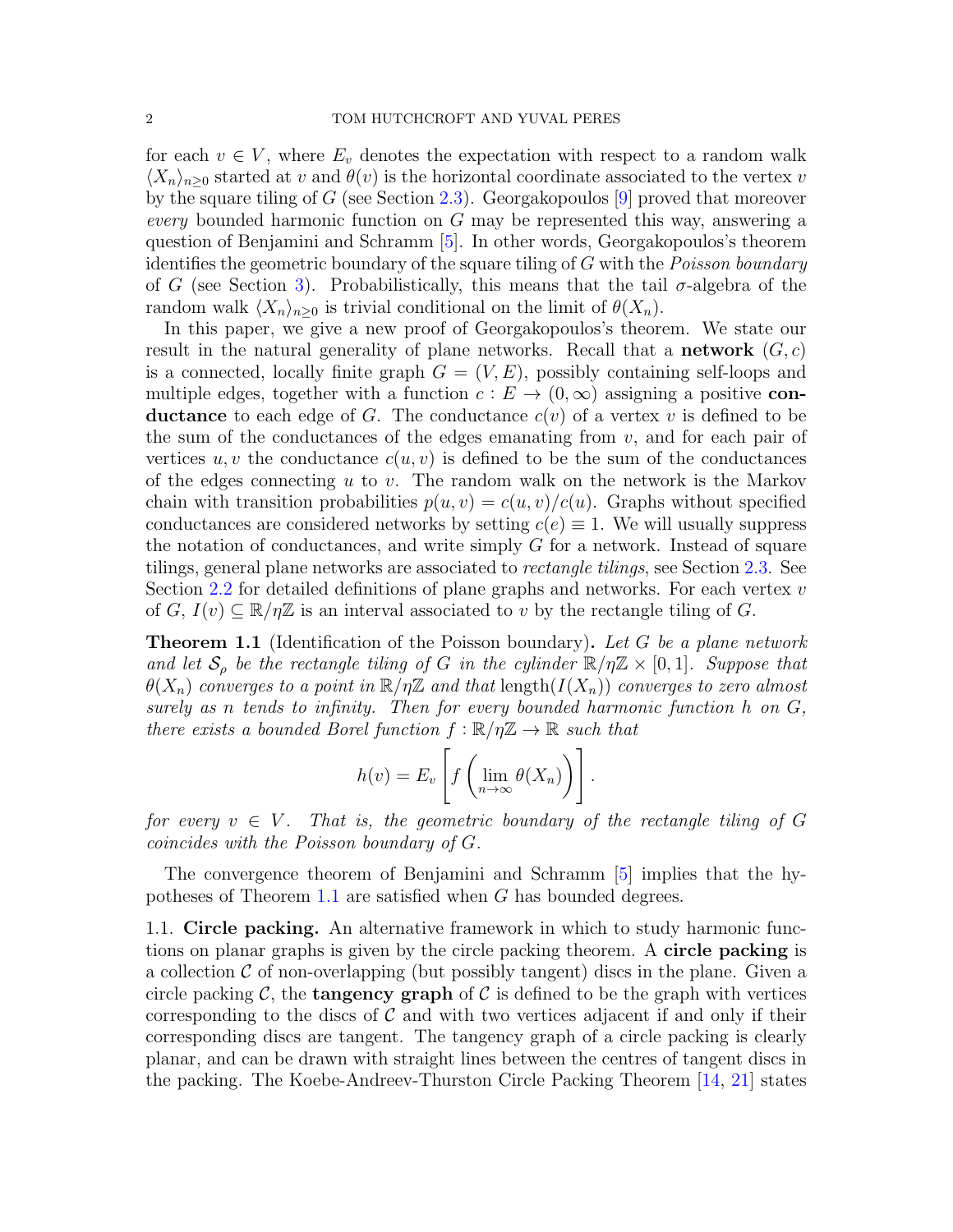

FIGURE 1. The square tiling and the circle packing of the 7-regular hyperbolic triangulation.

conversely that every finite, simple (i.e., containing no self-loops or multiple edges), planar graph may be represented as the tangency graph of a circle packing. If the graph is a triangulation (i.e., every face has three sides), its circle packing is unique up to Möbius transformations and reflections. We refer the reader to  $\left[20\right]$  and  $\left[17\right]$ for background on circle packing.

The carrier of a circle packing is defined to be the union of all the discs in the packing together with the bounded regions that are disjoint from the discs in the packing and are enclosed by the some set of discs in the packing corresponding to a face of the tangency graph. Given some planar domain  $D$ , we say that a circle packing is **in**  $D$  if its carrier is  $D$ .

The circle packing theorem was extended to infinite planar graphs by He and Schramm [\[12\]](#page-20-8), who proved that every proper plane triangulation admits a locally finite circle packing in the plane or the disc, but not both. We call a triangulation of the plane CP parabolic if it can be circle packed in the plane and CP hyperbolic otherwise. He and Schramm also proved that a bounded degree simple triangulation of the plane is CP parabolic if and only if it is recurrent for the simple random walk.

Benjamini and Schramm [\[4\]](#page-20-9) proved that, when a bounded degree, CP hyperbolic triangulation is circle packed in the disc, the simple random walk converges to a point in the boundary of the disc and the law of the limit point is non-atomic and has full support. Angel, Barlow, Gurel-Gurevich and Nachmias [\[2\]](#page-20-1) later proved that, under the same assumptions, the boundary of the disc is a realisation of the Poisson boundary of the triangulation. These results were extended to unimodular random rooted triangulations of unbounded degree by Angel, Hutchcroft, Nachmias and Ray  $[3]$ . Our proof of Theorem [1.1](#page-1-0) is adapted from the proof of  $[3]$ , and also yields a new proof of the Poisson boundary result of [\[2\]](#page-20-1), which follows as a special case of both Theorems [1.2](#page-3-0) and [1.3](#page-4-0) below.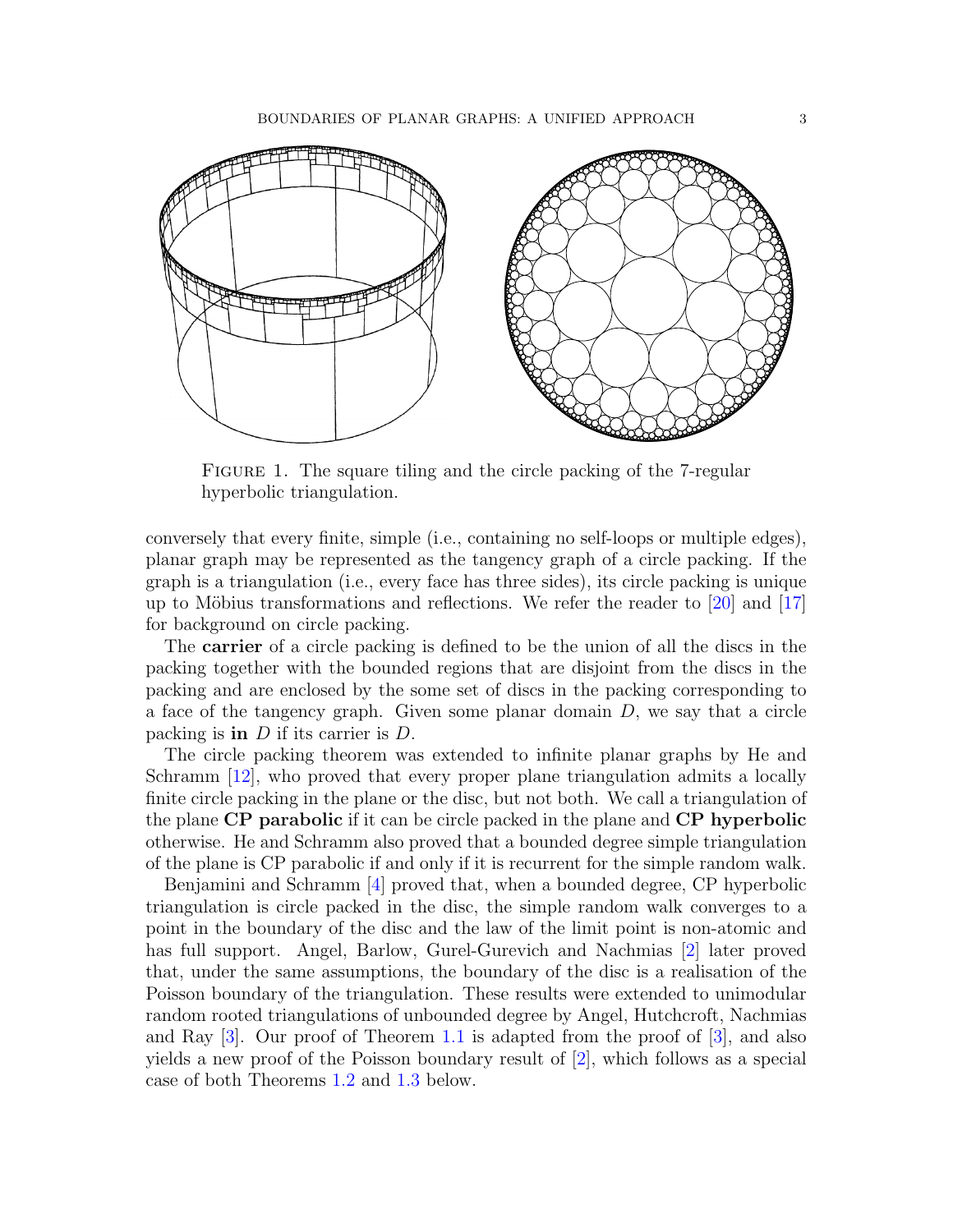1.2. Robustness under rough isometries. The proof of Theorem [1.1](#page-1-0) is quite robust, and also allows us to characterise the Poisson boundaries of certain nonplanar networks. Let  $G = (V, E)$  and  $G' = (V', E')$  be two graphs, and let d and d' denote their respective graph metrics. Recall that a function  $\phi: V \to V'$  is a rough isometry if there exist positive constants  $\alpha$  and  $\beta$  such that the following conditions are satisfied:

(1) (Rough preservation of distances.) For every pair of vertices u and v in G,

$$
\alpha^{-1}d(u,v) - \beta \le d'(\phi(u), \phi(v)) \le \alpha d(u,v) + \beta.
$$

(2) (Almost surjectivity.) For every vertex  $v' \in V'$ , there exists a vertex  $v \in V$  such that  $d(\phi(v), v') \leq \beta$ .

Rough isometries were introduced by Kanai [\[13\]](#page-20-11) and Gromov [\[10,](#page-20-12) [11\]](#page-20-13). For back-ground on rough isometries and their applications, see [\[15,](#page-20-14)  $\S 2.6$ ] and [\[19,](#page-20-15)  $\S 7$ ]. We say that a network  $G = (V, E)$  has **bounded local geometry** if there exists a constant M such that  $\deg(v) \leq M$  for all  $v \in V$  and  $M^{-1} \leq c(e) \leq M$  for all  $e \in E$ .

Benjamini and Schramm [\[4\]](#page-20-9) proved that every transient network of bounded local geometry that is rough isometric to a planar graph admits non-constant bounded harmonic functions. In general, however, rough isometries do not preserve the property of admitting non-constant bounded harmonic functions [\[4,](#page-20-9) Theorem 3.5], and consequently do not preserve Poisson boundaries.

Our next theorem establishes that, for a bounded degree graph G roughly isometric to a bounded degree proper plane graph  $G'$ , the Poisson boundary of  $G$  coincides with the geometric boundary of a suitably chosen embedding of  $G'$ , so that the same embedding gives rise to a realisation of the Poisson boundaries of both  $G$  and  $G'$ . See Section [2.2](#page-6-0) for the definition of an embedding of a planar graph.

<span id="page-3-0"></span>**Theorem 1.2** (Poisson boundaries of roughly planar networks). Let G be a transient network with bounded local geometry such that there exists a proper plane graph  $G'$ with bounded degrees and a rough isometry  $\phi: G \to G'$ . Let  $\langle X_n \rangle_{n\geq 0}$  be a random walk on G. Then there exists an embedding z of G' into  $\mathbb D$  such that  $z \circ \phi(X_n)$ converges to a point in ∂D and the law of the limit point is non-atomic. Moreover, for every such embedding z and for every bounded harmonic function h on G, there exists a bounded Borel function  $f : \partial \mathbb{D} \to \mathbb{R}$  such that

$$
h(v) = E_v \left[ f \left( \lim_{n \to \infty} z \circ \phi(X_n) \right) \right].
$$

for every  $v \in V$ . That is, the geometric boundary of the disc coincides with the Poisson boundary of G.

The part of Theorem [1.2](#page-3-0) concerning the existence of an embedding is implicit in  $[4]$ .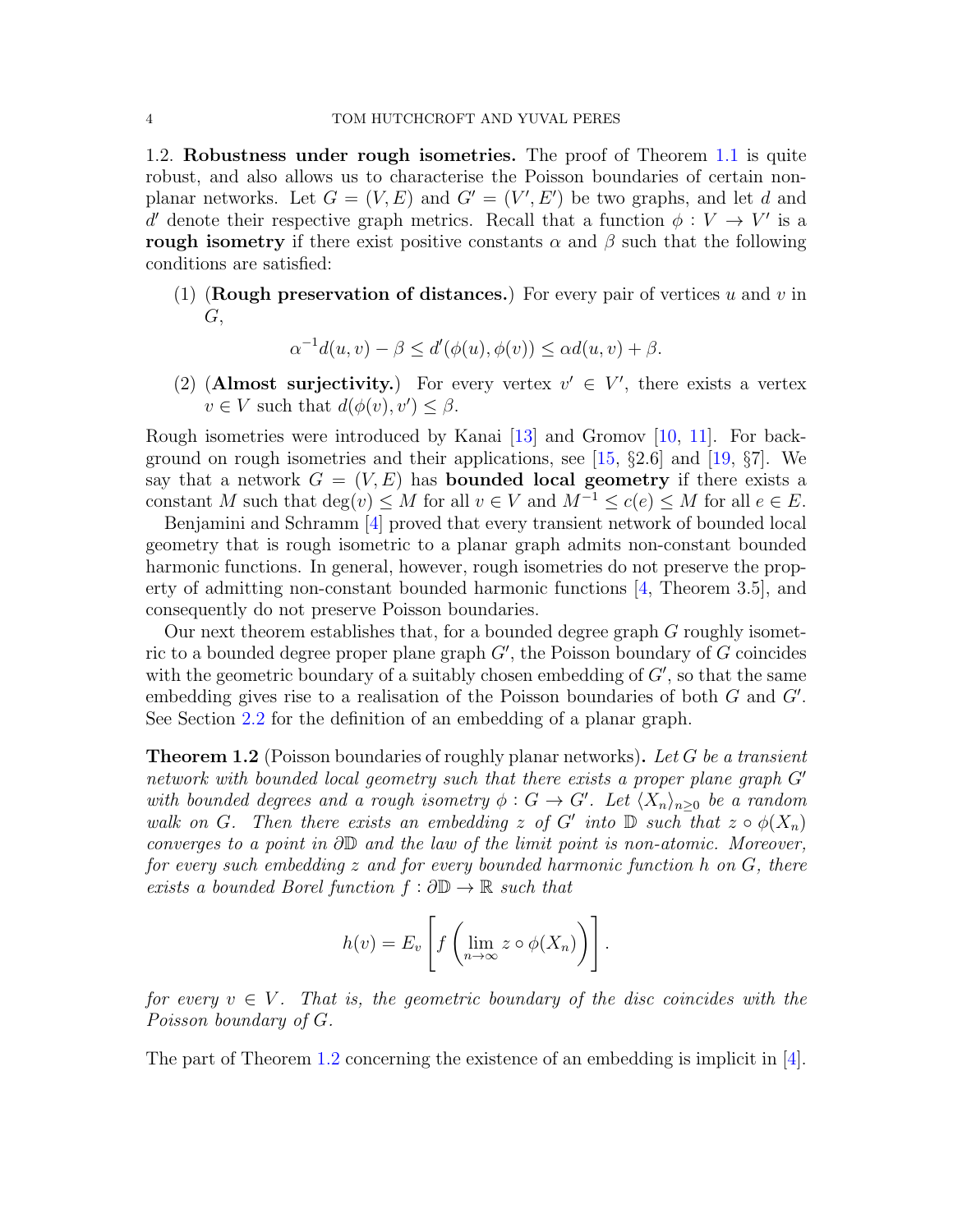A further generalisation of Theorem [1.1](#page-1-0) concerns embeddings of possibly irreversible planar Markov chains: The only changes required to the proof of Theorem [1.1](#page-1-0) in order to prove the following are notational.

# <span id="page-4-0"></span>**Theorem 1.3.** Let  $(V, P)$  be a Markov chain such that the graph

$$
G = (V, \{(u, v) \in V^2 : P(u, v) > 0 \text{ or } P(v, u) > 0\})
$$

is planar. Suppose further that there exists a vertex  $\rho \in V$  such that for every  $v \in V$ there exists n such that  $P^{n}(\rho, v) > 0$ , and let  $\langle X_n \rangle_{n \geq 0}$  be a trajectory of the Markov chain. Let z be a (not necessarily proper) embedding of G into the unit disc  $\mathbb D$  such that  $\langle z(X_n)\rangle_{n\geq 0}$  converges to a point in ∂D almost surely and the law of the limit point is non-atomic. Then for every bounded harmonic function h on  $(V, P)$ , there exists a bounded Borel function  $f : \partial \mathbb{D} \to \mathbb{R}$  such that

$$
h(v) = E_v \left[ f \left( \lim_{n \to \infty} z(X_n) \right) \right].
$$

for every  $v \in V$ .

1.3. The Martin boundary. In |2| it was also proven that the *Martin boundary* of a bounded degree CP hyperbolic triangulation can be identified with the geometric boundary of its circle packing. Recall that a function  $g: V \to \mathbb{R}$  on a network G is superharmonic if

$$
g(u) \ge \frac{1}{c(u)} \sum_{v \sim u} c(u, v) g(v)
$$

for every vertex  $u \in V$ . Let  $\rho$  be a fixed vertex of G and consider the space  $\mathfrak{S}^+$ of positive superharmonic functions q on G such that  $q(\rho) = 1$ , which is a convex, compact subset of the space of functions  $V \to \mathbb{R}$  equipped with the product topology (i.e. the topology of pointwise convergence). For each  $v \in V$ , let  $P_v$  be the law of the random walk on G started at v. We can embed V into  $\mathfrak{S}^+$  by sending each vertex  $u$  of  $G$  to its **Martin kernel** 

$$
M_u(v) := \frac{E_v \left[ \#(\text{visits to } u) \right]}{E_\rho \left[ \#(\text{visits to } u) \right]} = \frac{P_v(\text{hit } u)}{P_\rho(\text{hit } u)}.
$$

The **Martin compactification**  $\mathcal{M}(G)$  of the network G is defined as the closure of  $\{M_u : u \in V\}$  in  $\mathfrak{S}^+$ , and the **Martin boundary**  $\partial \mathcal{M}(G)$  of the network G is defined to be the complement of the image of  $V$ ,

$$
\partial \mathcal{M}(G) := \mathcal{M}(G) \setminus \{M_u : u \in V\}.
$$

See [\[8,](#page-20-16) [16,](#page-20-17) [22\]](#page-20-18) for background on the Martin boundary.

Our next result is that, for a triangulation of the plane with bounded local geometry, the geometric boundary of the square tiling coincides with the Martin boundary.

<span id="page-4-1"></span>**Theorem 1.4** (Identification of the Martin boundary). Let T be a transient, simple, proper plane triangulation with bounded local geometry. Let  $S_\rho$  be a square tiling of T in a cylinder  $\mathbb{R}/\eta\mathbb{Z} \times [0,1]$ . Then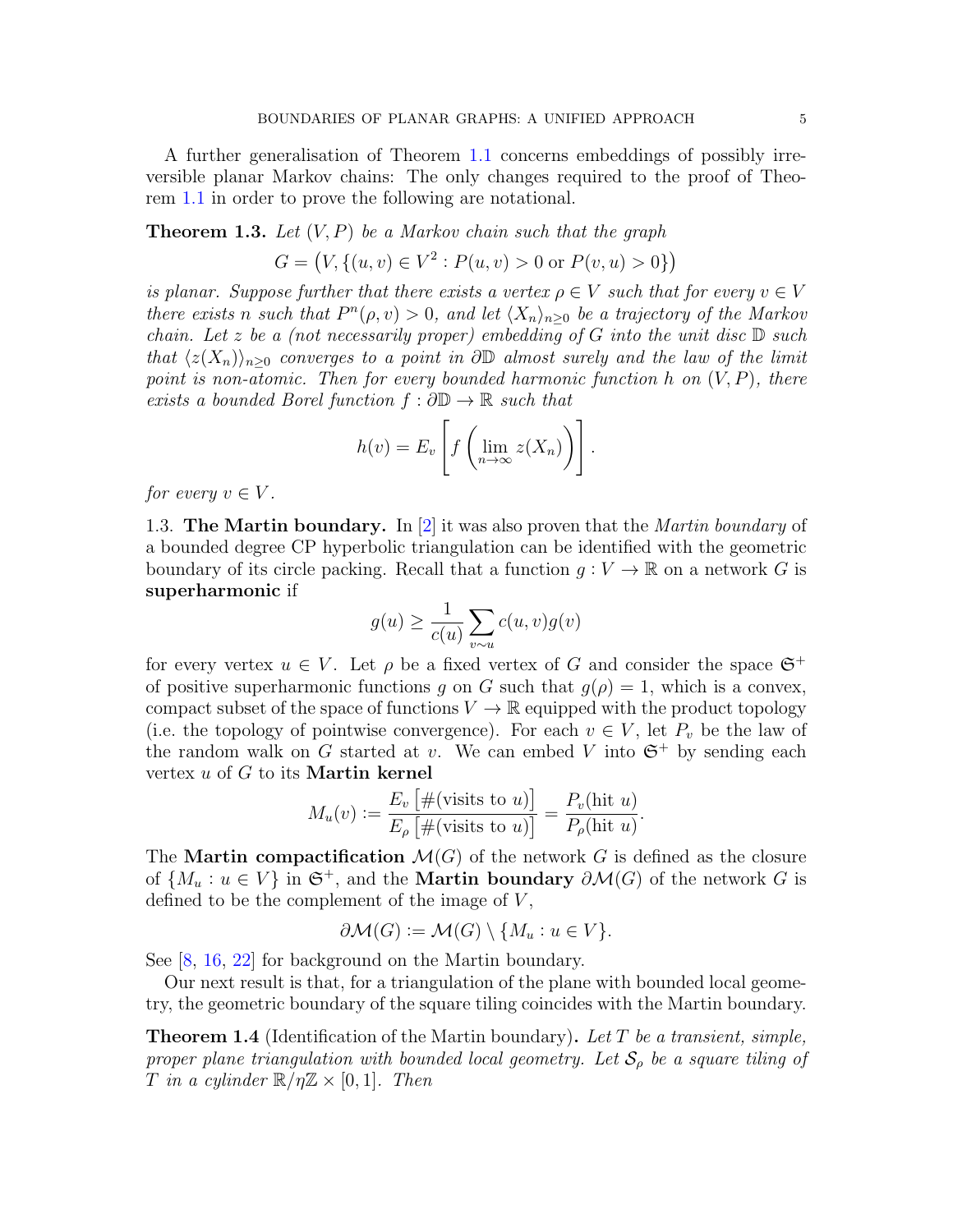(1) A sequence of vertices  $\langle v_n \rangle_{n>0}$  in T converges to a point in the Martin boundary of T if and only if  $y(v_n) \to 1$  and  $\theta(v_n)$  converges to a point in  $\mathbb{R}/\eta\mathbb{Z}$ . (2) The map

$$
M: \theta \longmapsto M_{\theta} := \lim_{n \to \infty} M_{v_n} \text{ where } (\theta(v_n), y(v_n)) \to (\theta, 1),
$$

which is well-defined by (1), is a homeomorphism from  $\mathbb{R}/n\mathbb{Z}$  to the Martin boundary  $\partial \mathcal{M}(T)$  of T.

That is, the geometric boundary of the rectangle tiling of G coincides with the Martin boundary of G.

This will be deduced from the analogous statement for circle packings [\[2,](#page-20-1) Theorem 1.2] together with the following theorem, which states that for a bounded degree triangulation  $T$ , the square tiling and circle packing of  $T$  define equivalent compactifications of T.

<span id="page-5-0"></span>**Theorem 1.5** (Comparison of square tiling and circle packing). Let T be a transient, simple, proper plane triangulation with bounded local geometry. Let  $S_\rho$  be a rectangle tiling of T in the cylinder  $\mathbb{R}/n\mathbb{Z} \times [0,1]$  and let C be a circle packing of T in  $\mathbb{D}$  with associated embedding z. Then

- (1) A sequence of vertices  $\langle v_n \rangle_{n\geq 0}$  in T converges to a point in ∂D if and only if  $y(v_n) \to 1$  and  $\theta(v_n)$  converges to a point in  $\mathbb{R}/\eta\mathbb{Z}$ .
- (2) The map

 $\xi \mapsto \lim_{i \to \infty} \theta(v_i)$  where  $z(v_i) \to \xi$ ,

which is well-defined by (1), is a homeomorphism from  $\partial \mathbb{D}$  to  $\mathbb{R}/\eta \mathbb{Z}$ .

Theorem [1.5](#page-5-0) also allows us to deduce the Poisson boundary results of [\[9\]](#page-20-0) and [\[2\]](#page-20-1) from each other in the case of bounded degree triangulations.

Theorem [1.4](#page-4-1) has the following immediate corollaries by standard properties of the Martin compactification.

Corollary 1.6 (Continuity of harmonic densities). Let T be a transient proper simple plane triangulation with bounded local geometry, and let  $S_{\rho}$  be a rectangle tiling of T in the cylinder  $\mathbb{R}/\eta\mathbb{Z} \times [0,1]$ . For each vertex v of T, let  $\omega_v$  denote the harmonic measure from v, defined by

$$
\omega_v(\mathscr{A}) := P_v\Big(\lim_{n\to\infty}\theta(X_n) \in \mathscr{A}\Big)
$$

for each Borel set  $\mathscr{A} \subseteq \mathbb{R}/\eta\mathbb{Z}$ , and let  $\lambda = \omega_{\rho}$  denote the Lebesgue measure on  $\mathbb{R}/\eta\mathbb{Z}$ . Then for every v of T, the density of the harmonic measure from v with respect to Lebesgue is given by

$$
\frac{d\omega_v}{d\lambda}(\theta) = M_\theta(v)
$$

which is continuous with respect to  $\theta$ .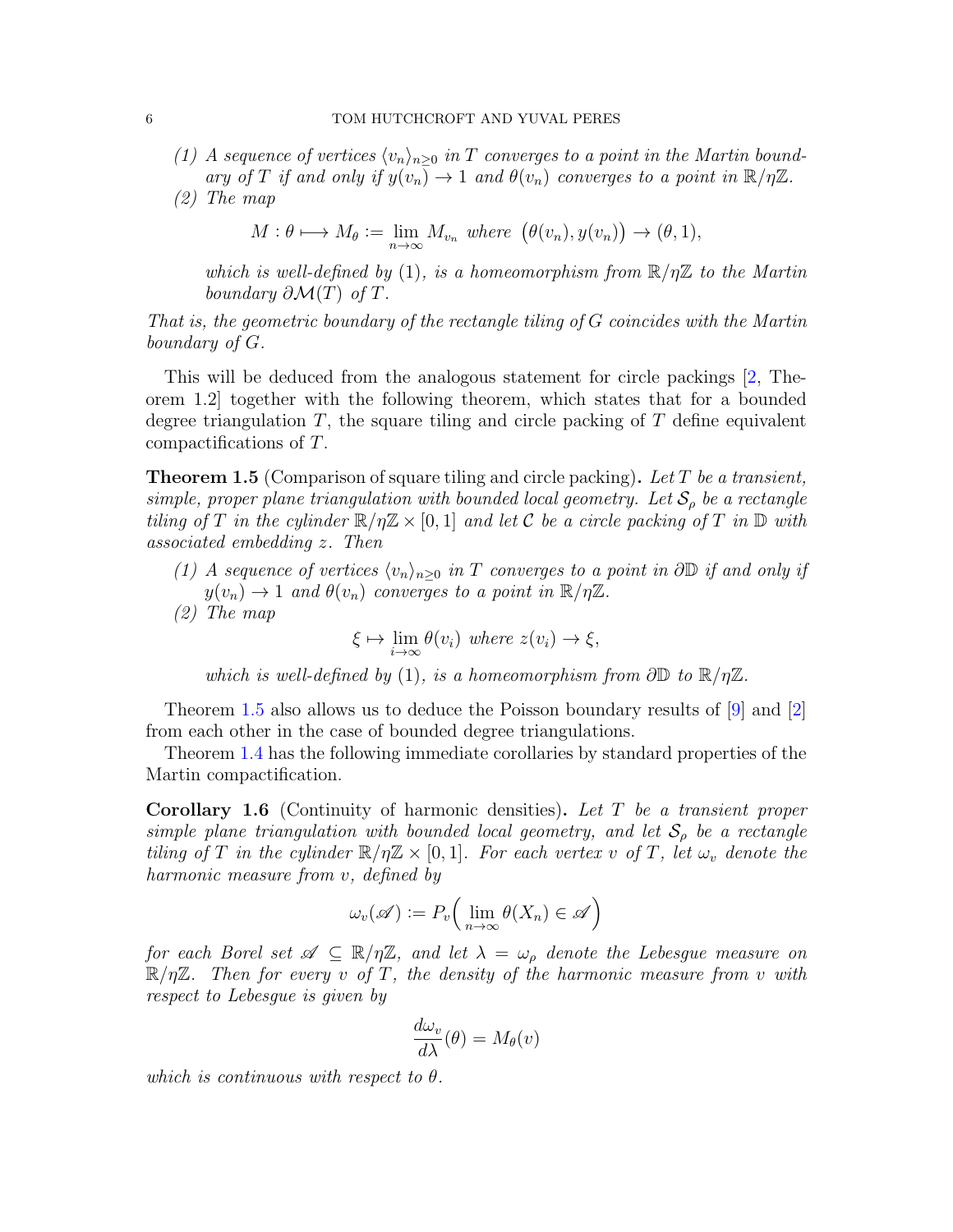**Corollary 1.7** (Representation of positive harmonic functions). Let T be a transient proper simple plane triangulation with bounded local geometry, and let  $S_\rho$  be a rectangle tiling of T in the cylinder  $\mathbb{R}/n\mathbb{Z} \times [0,1]$ . Then for every positive harmonic function h on T, there exists a unique measure  $\mu$  on  $\mathbb{R}/\eta\mathbb{Z}$  such that

$$
h(v) = \int_{\mathbb{R}/\eta\mathbb{Z}} M_{\theta}(v) d\mu(\theta).
$$

for every  $v \in V$ .

## 2. Background

2.1. **Notation.** We use e to denote both oriented and unoriented edges of a graph or network. An oriented edge  $e$  is oriented from its tail  $e^-$  to its head  $e^+$ . Given a network G and a vertex v of G, we write  $P_v$  for the law of the random walk on G started at  $v$  and  $E_v$  for the associated expectation operator.

<span id="page-6-0"></span>2.2. **Embeddings of Planar Graphs.** Let  $G = (V, E)$  be a graph. For each edge e, choose an orientation of e arbitrarily and let  $I(e)$  be an isometric copy of the interval [0, 1]. The metric space  $\mathbb{G} = \mathbb{G}(G)$  is defined to be the quotient of the union  $\bigcup_{e} I(e) \cup V$ , where we identify the endpoints of  $I(e)$  with the vertices  $e^-$  and  $e^+$ respectively, and is equipped with the path metric. An embedding of G into a surface S is a continuous, injective map  $z : \mathbb{G} \to S$ . The embedding is **proper** if every compact subset of S intersects at most finitely many edges and vertices of  $z(\mathbb{G})$ . A graph is planar if and only if it admits an embedding into  $\mathbb{R}^2$ . A plane **graph** is a planar graph together with an embedding  $\mathbb{G}(G) \to \mathbb{R}^2$ ; it is a **proper** plane graph if the embedding  $z$  is proper. A (proper) plane network is a (proper) plane graph together with an assignment of conductances  $c : E \to (0, \infty)$ . A proper plane triangulation is a proper plane network in which every face (i.e connected component of  $\mathbb{R}^2 \setminus z(\mathbb{G})$  has three sides.

A set of vertices  $W \subseteq V$  is said to be **absorbing** if with positive probability the random walk  $\langle X_n \rangle_{n>0}$  on G is contained in W for all n greater than some random N. A plane graph  $G$  is said to be **uniquely absorbing** if for every finite subgraph  $G_0$  of  $G$ , there is exactly one connected component  $D$  of  $\mathbb{R}^2 \setminus \bigcup \{z(I(e)) : e \in G_0\}$ such that the set of vertices  $\{v \in V : z(v) \in D\}$  is absorbing.

<span id="page-6-1"></span>2.3. **Square Tiling.** Let G be a transient, uniquely absorbing plane network and let  $\rho$  be a vertex of G. For each  $v \in V$  let  $y(v)$  denote the probability that the random walk on G started at v never visits  $\rho$ , and let

$$
\eta := \sum_{u \sim \rho} c(\rho, u) y(u).
$$

Let  $\mathbb{R}/\eta\mathbb{Z}$  be the circle of length  $\eta$ . Then there exists a set

$$
\mathcal{S}_{\rho} = \{ S(e) : e \in E \}
$$

such that: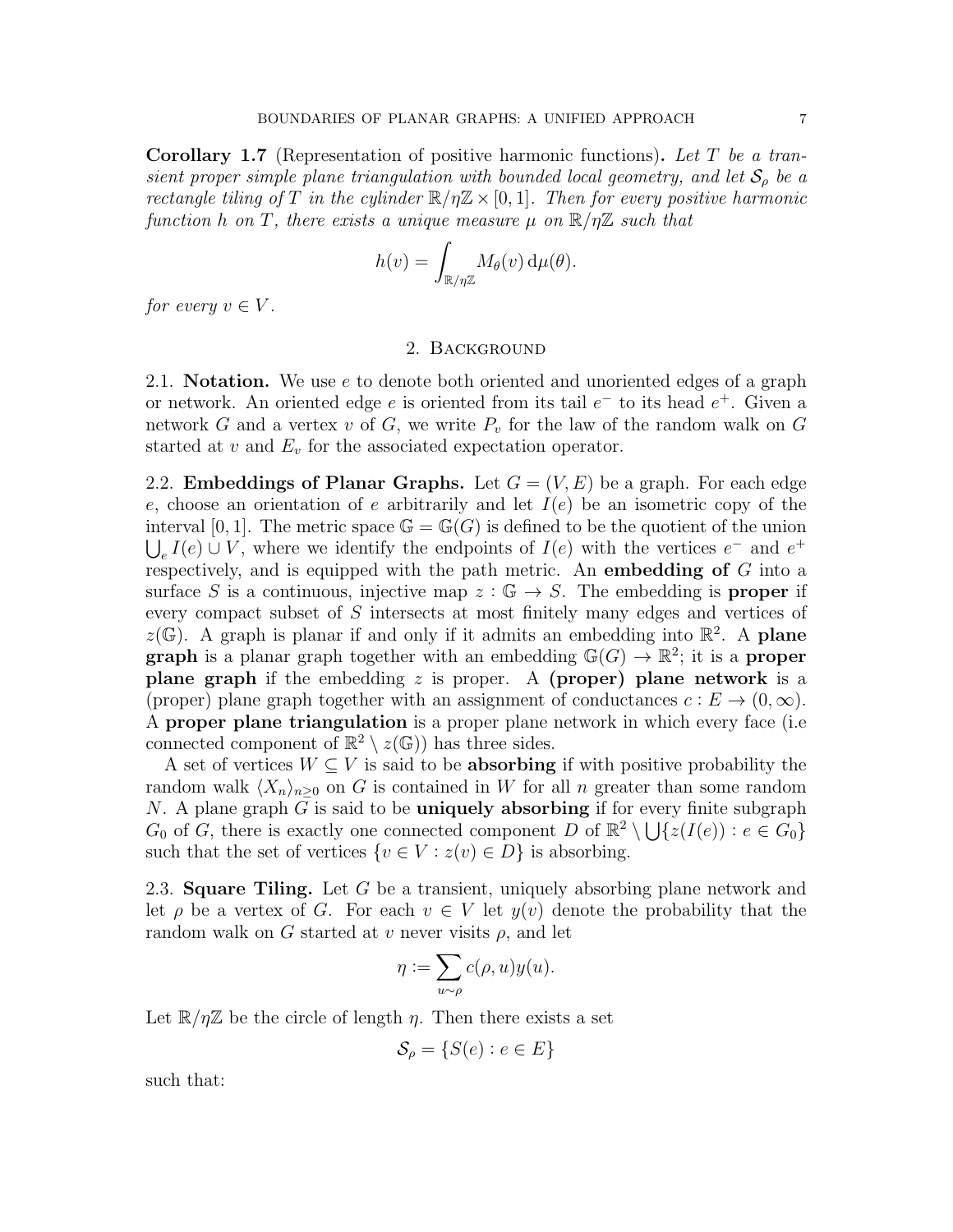(1) For each oriented edge e of G such that  $y(e^+) \ge y(e^-)$ ,  $S(e) \subseteq \mathbb{R}/\eta\mathbb{Z} \times [0,1)$ is a rectangle of the form

$$
S(e) = I(e) \times [y(e^-), y(e^+)]
$$

where  $I(e) \subseteq \mathbb{R}/\eta\mathbb{Z}$  is an interval of length

length 
$$
(I(e)) := c(e) (y(e^+) - y(e^-))
$$
.

If e is such that  $y(e^+) < y(e^-)$ , we define  $I(e) = I(-e)$  and  $S(e) = S(-e)$ . In particular, the aspect ratio of  $S(e)$  is equal to the conductance  $c(e)$  for every edge  $e \in E$ .

- (2) The interiors of the rectangles  $S(e)$  are disjoint, and the union  $\bigcup_e S(e)$  =  $\mathbb{R}/\eta\mathbb{Z} \times [0,1)$ .
- (3) For every vertex  $v \in V$ , the set  $I(v) = \bigcup_{e^- = v} I(e)$  is an interval and is equal to  $\bigcup_{e^+=v} I(e)$ .
- (4) For almost every  $\theta \in C$  and for every  $t \in [0,1)$ , the line segment  $\{\theta\} \times [0,t]$ intersects only finitely many rectangles of  $\mathcal{S}_{\rho}$ .

Note that the rectangle corresponding to an edge through which no current flows is degenerate, consisting of a single point. The existence of the above tiling was proven by Benjamini and Schramm [\[5\]](#page-20-3). Their proof was stated for the case  $c \equiv 1$ but extends immediately to our setting, see [\[9\]](#page-20-0).

Let us also note the following property of the rectangle tiling, which follows from the construction given in [\[5\]](#page-20-3).

(5) For each two edges  $e_1$  and  $e_2$  of G, the interiors of the vertical sides of the rectangles  $S(e_1)$  and  $S(e_2)$  have a non-trivial intersection only if  $e_1$  and  $e_2$ both lie in the boundary of some common face  $f$  of  $G$ .

For each  $v \in V$ , we let  $\theta(v)$  be a point chosen arbitrarily from  $I(v)$ .

Let G be a uniquely absorbing proper plane network. Benjamini and Schramm  $[5]$ proved that if G has bounded local geometry and  $\langle X_n \rangle_{n>0}$  is a random walk on G started at  $\rho$ , then  $\theta(X_n)$  converges to a point in  $\mathbb{R}/\eta\mathbb{Z}$  and the law of the limit point is Lebesgue (their proof is given for bounded degree plane graphs but extends immediately to this setting). An observation of Georgakopoulos [\[9,](#page-20-0) Lemma 6.2] implies that, more generally, whenever G is such that  $\theta(X_n)$  converges to a point in  $\mathbb{R}/\eta\mathbb{Z}$  and length $(I(X_n))$  converges to zero almost surely, the law of the limit point is Lebesgue.

#### 3. The Poisson Boundary

<span id="page-7-0"></span>Let  $(V, P)$  be a Markov chain. Harmonic functions on  $(V, P)$  encode asymptotic behaviours of a trajectory  $\langle X_n \rangle_{n\geq 0}$  as follows. Let  $\Omega$  denote the path space

$$
\Omega = \left\{ \langle x_i \rangle_{i \ge 0} \in V^{\mathbb{N}} : p(x_i, x_{i+1}) > 0 \quad \forall i \ge 0 \right\}
$$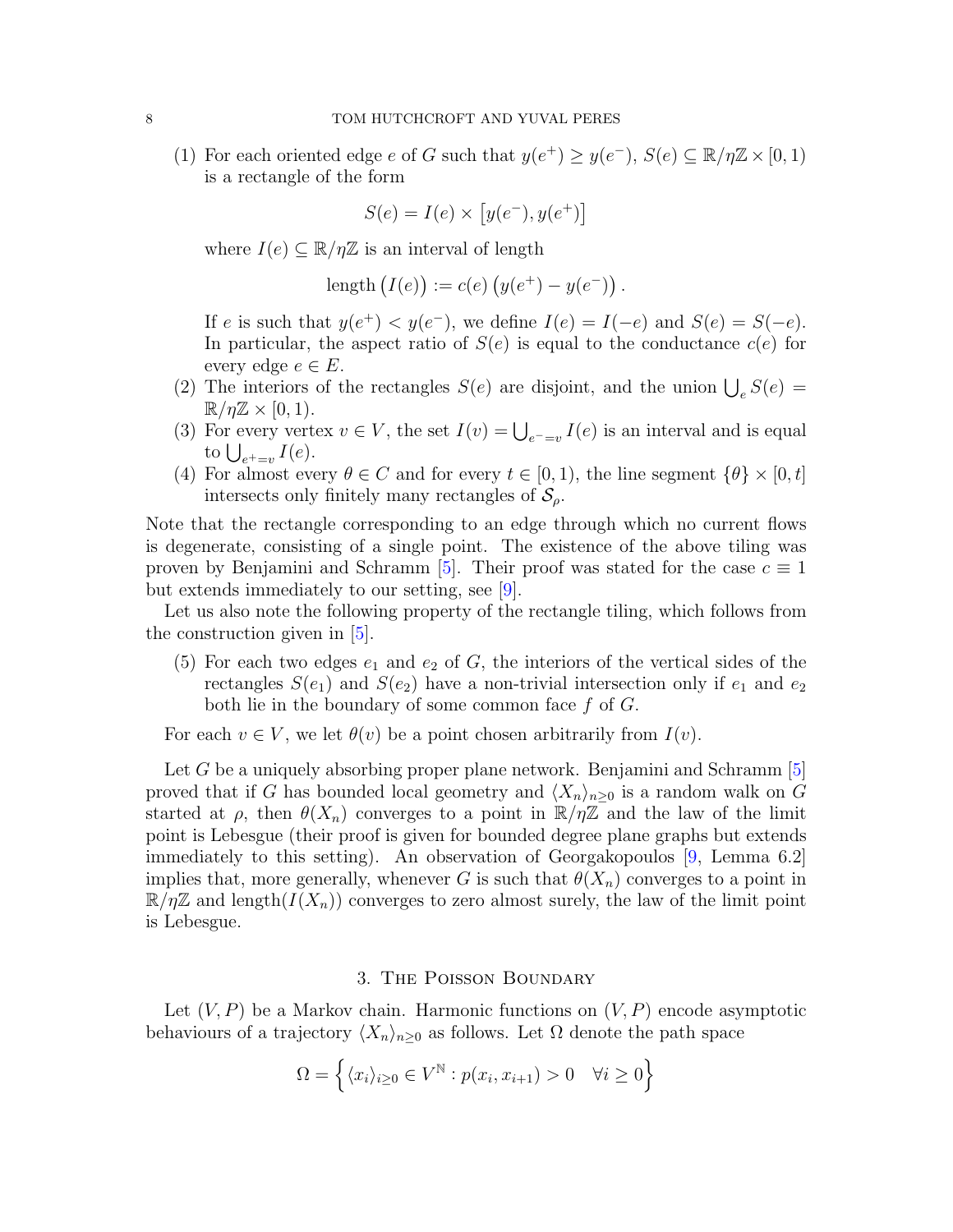and let B denote the Borel  $\sigma$ -algebra for the product topology on  $\Omega$ . Let I denote the invariant  $\sigma$ -algebra

$$
\mathcal{I} = \left\{ \mathscr{A} \in \mathcal{B} : \langle x_i \rangle_{i \geq 0} \in \mathscr{A} \iff \langle x_{i+1} \rangle_{i \geq 0} \in \mathscr{A} \quad \forall \langle x_i \rangle_{i \geq 0} \in \Omega \right\}.
$$

Assume that there exists a vertex  $\rho \in V$  from which all other vertices are reachable:

$$
\forall v \in V \; \exists k \ge 0 \text{ such that } p_k(\rho, v) > 0
$$

which is always satisfied when  $P$  is the transition operator of the random walk on a network  $G$ . Then there exists an invertible linear transformation  $H$  between  $L^{\infty}(\Omega, \mathcal{I}, P_{\rho})$  and the space of bounded harmonic functions on G defined as follows [\[6,](#page-20-19) [15,](#page-20-14) Proposition 14.12]:

<span id="page-8-0"></span>
$$
\mathbf{H}: f \longmapsto \mathbf{H}f(v) = E_v \left[ f\left( \langle X_n \rangle_{n \ge 0} \right) \right]
$$

$$
\mathbf{H}^{-1}: h \longmapsto \tilde{h}\left( \langle x_i \rangle_{i \ge 0} \right) = \lim_{i \to \infty} h(x_i)
$$
(3.1)

where the above limit exists for  $P_{\rho}$ -a.e. sequence  $\langle x_i \rangle_{i>0}$  by the martingale convergence theorem.

<span id="page-8-1"></span>**Proposition 3.1** (Path-hitting criterion for the Poisson boundary). Let  $(V, P)$  be a Markov chain and let  $\langle X_n \rangle_{n>0}$  be a trajectory of the Markov chain. Suppose that  $\psi: V \to \mathbb{M}$  is a function from V to a metric space  $\mathbb M$  such that  $\psi(X_n)$  converges to a point in  $M$  almost surely. For each  $k \geq 0$ , let  $\langle Z_j^k \rangle_{j\geq 0}$  be a trajectory of the Markov chain started at  $X_k$  that is conditionally independent of  $\langle X_n \rangle_{n\geq 0}$  given  $X_k$ , and let  $\mathbb P$  denote the joint distribution of  $\langle X_n \rangle_{n\geq 0}$  and each of the  $\langle Z_m^k \rangle_{m\geq 0}$ . Suppose that almost surely, for every path  $\langle v_i \rangle_{i>0} \in \Omega$  started at  $\rho$  such that  $\lim_{i\to\infty} \psi(v_i) =$  $\lim_{n\to\infty}\psi(X_n)$ , we have that

<span id="page-8-2"></span>
$$
\limsup_{k \to \infty} \mathbb{P}\left(\langle Z_m^k \rangle_{m \ge 0} \text{ hits } \{v_i : i \ge 0\} \, \Big| \, \langle X_n \rangle_{n \ge 0} \right) > 0. \tag{3.2}
$$

Then for every bounded harmonic function h on G, there exists a bounded Borel function  $f : \mathbb{M} \to \mathbb{R}$  such that

$$
h(v) = E_v \left[ f \left( \lim_{n \to \infty} \psi(X_n) \right) \right]
$$

for every  $v \in V$ .

Note that it suffices to define f on the support of the law of  $\lim_{n\to\infty}\psi(X_n)$ , which is contained in the set of accumulation points of  $\{\psi(v): v \in V\}$ .

A consequence of the correspondence [\(3.1\)](#page-8-0) is that, to prove Proposition [3.1,](#page-8-1) it suffices to prove that for every invariant event  $\mathscr{A} \in \mathcal{I}$ , there exists a Borel set  $\mathscr{B} \subset \mathbb{M}$  such that

$$
P_v\left(\mathscr{A}\triangle\{\lim_{n\to\infty}\psi(X_n)\in\mathscr{B}\}\right)=0\text{ for every vertex }v\in V.
$$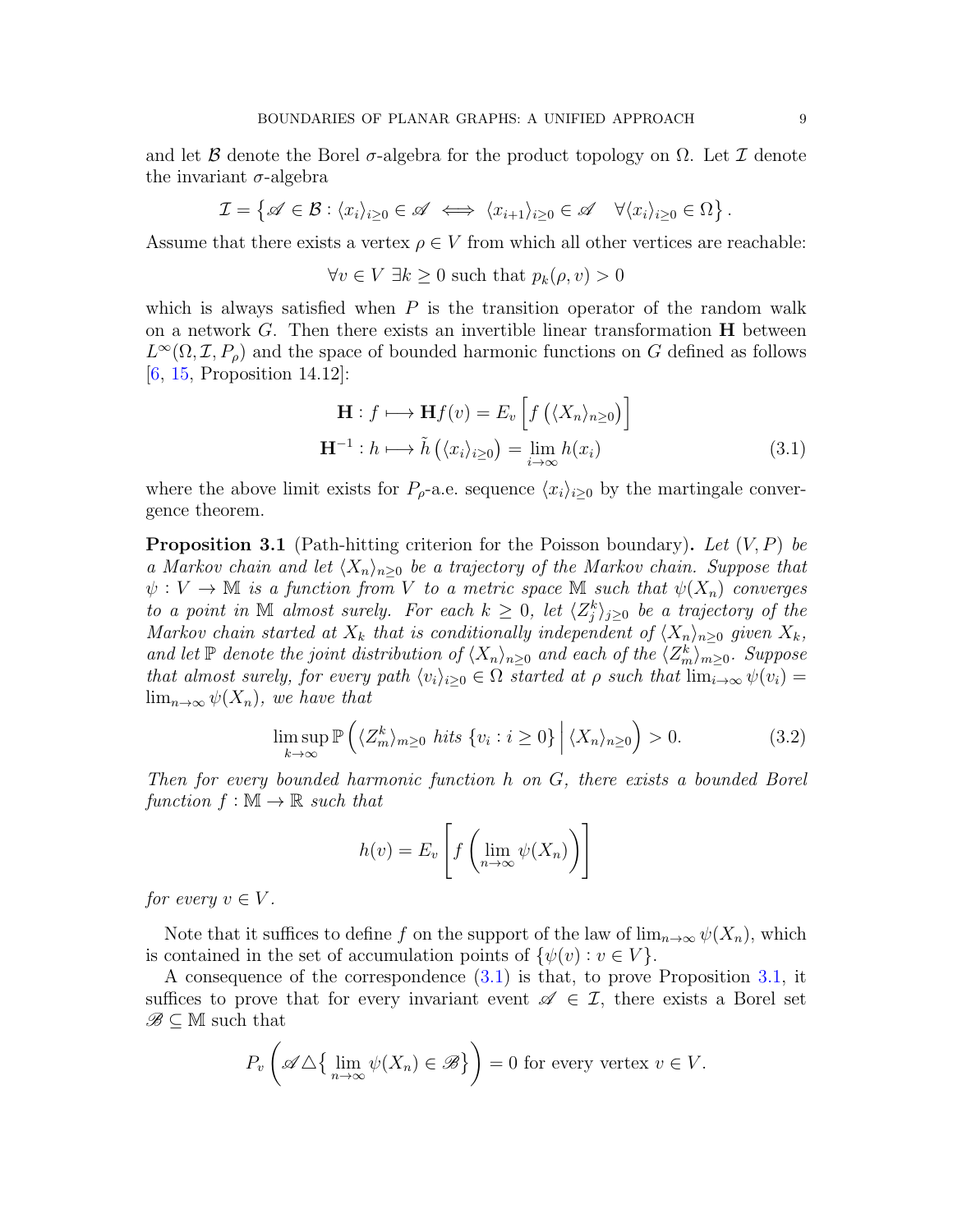*Proof of Proposition [3.1.](#page-8-1)* Let  $\mathscr{A} \in \mathcal{I}$  be an invariant event and let h be the harmonic function

$$
h(v) := P_v(\langle X_n \rangle_{n \ge 0} \in \mathscr{A}).
$$

Lévy's  $0-1$  law implies that

$$
h(X_n) \xrightarrow[n \to \infty]{a.s.} \mathbb{1} (\langle X_n \rangle_{n \ge 0} \in \mathscr{A})
$$

and so it suffices to exhibit a Borel set  $\mathscr{B} \subseteq \mathbb{M}$  such that

$$
P_{\rho}\left(\mathscr{A}\triangle\{\lim_{n\to\infty}\psi(X_n)\in\mathscr{B}\}\right)
$$
  
= 
$$
P_{\rho}\left(\{\limsup_{n\to\infty}h(X_n)>0\}\triangle\{\lim_{n\to\infty}\psi(X_n)\in\mathscr{B}\}\right)=0.
$$

We may assume that  $P_{\rho}(\mathscr{A}) > 0$ , otherwise the claim is trivial.

Let  $d_M$  denote the metric of M. For each natural number  $m > 0$ , let  $N(m)$  be the smallest natural number such that

$$
P_{\rho}\left(\exists n\geq N(m) \text{ such that } d_{\mathbb{M}}\left(\psi(X_n), \lim_{k\to\infty}\psi(X_k)\right)\geq \frac{1}{m}\right)\leq 2^{-m}.
$$

For each n, let  $m(n)$  be the largest m such that  $n \geq N(m)$ , so that  $m(n) \to \infty$ as  $n \to \infty$ . Borel-Cantelli implies that, for all but finitely many m, there does not exist an  $n \geq N(m)$  such that

$$
d_{\mathbb{M}}\left(\psi(X_n), \lim_{k\to\infty}\psi(X_k)\right)>\frac{1}{m},
$$

and it follows that

$$
d_{\mathbb{M}}\left(\psi(X_n), \lim_{k \to \infty} \psi(X_k)\right) \le \frac{1}{m(n)}
$$

for all but finitely many  $n$  almost surely.

Define the set  $\mathscr{B} \subset \mathbb{M}$  by

$$
\mathscr{B} := \left\{ x \in \mathbb{M} : \begin{array}{c} \exists \text{ a path } \langle v_i \rangle_{i \geq 0} \text{ in } G \text{ with } v_0 = \rho \text{ such that } d_{\mathbb{M}}(\psi(v_i), x) \leq 1/m(i) \\ \text{for all but finitely many } i \text{ and } \inf_{i \geq 0} h(v_i) > 0 \end{array} \right\}.
$$

To see that  $\mathscr B$  is Borel, observe that it may be written in terms of closed subsets of M as follows

$$
\mathscr{B} = \bigcup_{k \geq 0} \bigcup_{j \geq 0} \bigcap_{I \geq j} \left\{ x \in \mathbb{M} : \begin{array}{l} \exists \text{ a path } \langle v_i \rangle_{i=0}^I \text{ in } G \text{ with } v_0 = \rho \text{ such that} \\ d_{\mathbb{M}}(\psi(v_i), x) \leq 1/m(i) \text{ for all } j \leq i \leq I \text{ and} \\ h(v_i) \geq 1/k \text{ for all } 0 \leq i \leq I \end{array} \right\}.
$$

It is immediate that  $\lim_{n\to\infty}\psi(X_n)\in\mathscr{B}$  almost surely on the event that  $h(X_n)$ converges to 1: simply take  $\langle v_i \rangle_{i\geq 0} = \langle X_i \rangle_{i\geq 0}$  as the required path. In particular, the event  $\{\lim_{n\to\infty}\psi(X_n)\in\mathscr{B}\}\$  has positive probability.

We now prove conversely that  $\liminf_{n\to\infty} h(X_n) > 0$  almost surely on the event that  $\lim_{n\to\infty}\psi(X_n)\in\mathscr{B}$ . Condition on this event, so that there exists a path  $\langle v_i\rangle_{i\geq 0}$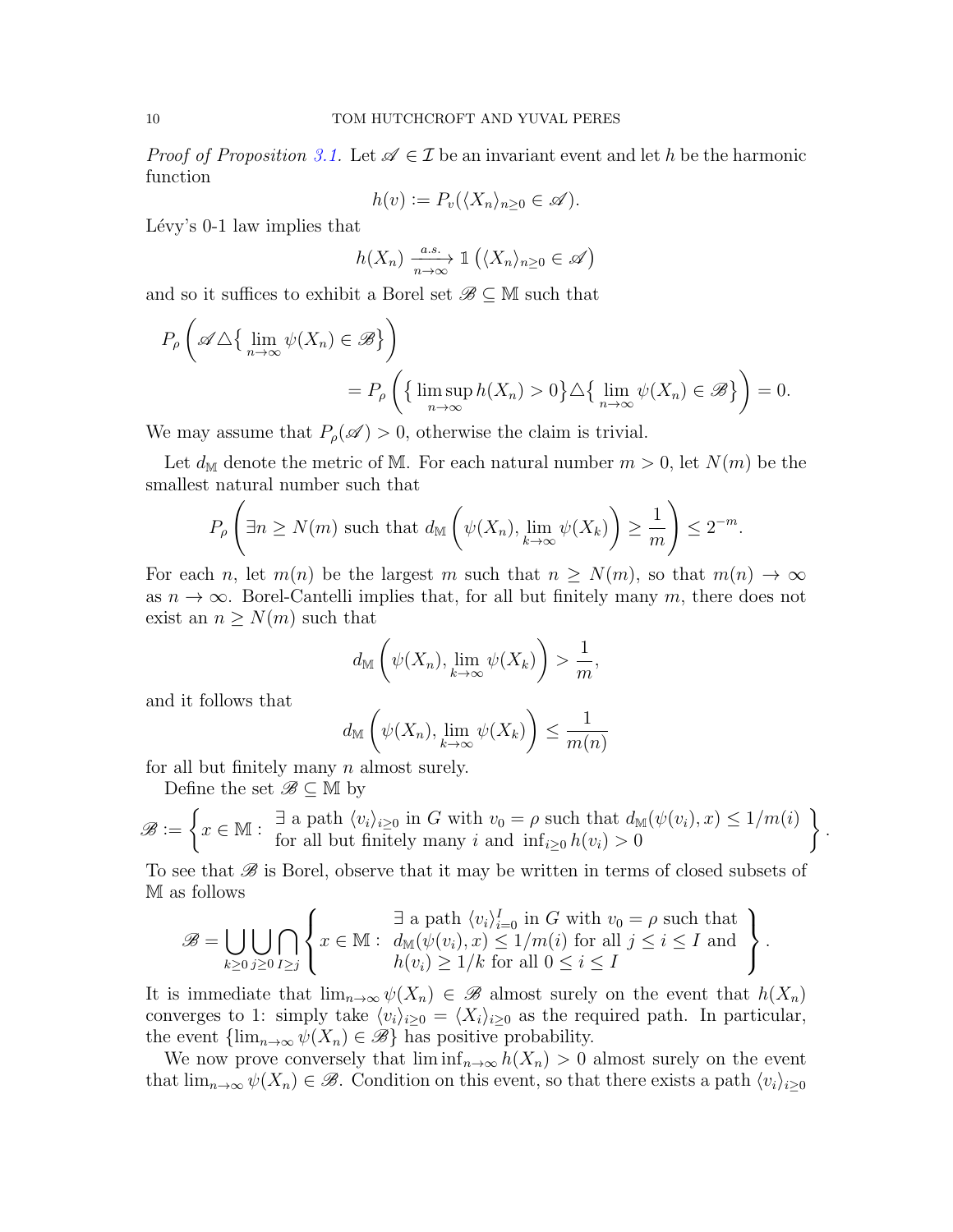in G starting at  $\rho$  such that  $\lim_{i\to\infty}\psi(v_i)=\lim_{n\to\infty}\psi(X_n)$  and  $\inf_{i>0}h(v_i)>0$ . Fix one such path. Applying the optional stopping theorem to  $\langle h(Z_m^k)\rangle_{m\geq 0}$ , we have

$$
h(X_k) \ge \mathbb{P}\left(\langle Z_m^k \rangle_{m \ge 0} \text{ hits } \{v_i : i \ge 0\} \mid \langle X_n \rangle_{n \ge 0}\right) \cdot \inf\{h(v_i) : i \ge 0\}
$$

and so, by our assumption  $(3.2)$ , we have that

$$
\limsup_{k \to \infty} h(X_k) \ge \limsup_{k \to \infty} \mathbb{P}\left(\langle Z_m^k \rangle_{m \ge 0} \text{ hits } \{v_i : i \ge 0\} \, \Big| \, \langle X_n \rangle_{n \ge 0}\right) \cdot \inf\{h(v_i) : i \ge 0\}
$$
\nis positive almost surely.

\n
$$
\Box
$$

We remark that controlling the rate of convergence of the path in the definition

of  $\mathscr{B}$  can be avoided by invoking the theory of universally measurable sets. We now apply the criterion given by Proposition [3.1](#page-8-1) to prove Theorem [1.1](#page-1-0) and Theorem [1.2.](#page-3-0)

*Proof of Theorem [1.1.](#page-1-0)* Let  $\langle X_n \rangle_{n\geq 0}$  and  $\langle Y_n \rangle_{n\geq 0}$  be independent random walks on G started at  $\rho$ , and for each  $k \geq 0$  let  $\langle Z_j^k \rangle_{j\geq 0}$  be a random walk on G started at  $X_k$ that is conditionally independent of  $\langle X_n \rangle_{n\geq 0}$  and  $\langle Y \rangle_{n\geq 0}$  given  $X_k$ . Let P denote the joint distribution of  $\langle X_n \rangle_{n\geq 0}$ ,  $\langle Y_n \rangle_{n\geq 0}$  and all of the random walks  $\langle Z_m^k \rangle_{m\geq 0}$ . Given two points  $\theta_1, \theta_2 \in \mathbb{R}/\eta \mathbb{Z}$ , we denote by  $(\theta_1, \theta_2) \subset \mathbb{R}/\eta \mathbb{Z}$  the open arc between  $\theta_1$ and  $\theta_2$  in the counter-clockwise direction. For each such interval  $(\theta_1, \theta_2) \in \mathbb{R}/\eta\mathbb{Z}$ , let

$$
q_{(\theta_1,\theta_2)}(v) := P_v \left( \lim_{n \to \infty} \theta(X_n) \in (\theta_1,\theta_2) \right).
$$

be the probability that a random walk started at  $v$  converges to a point in the interval  $(\theta_1, \theta_2)$ .

Since the law of  $\lim_{n\to\infty} \theta(X_n)$  is Lebesgue and hence non-atomic, the two random variables  $\theta^+ := \lim_{n \to \infty} \theta(X_n)$  and  $\theta^- := \lim_{n \to \infty} \theta(Y_n)$  are almost surely distinct. We can therefore write  $\mathbb{R}/\eta\mathbb{Z} \setminus \{\theta^+, \theta^-\}$  as the union of the two disjoint non-empty intervals  $\mathbb{R}/\eta\mathbb{Z} \times \{1\} \setminus \{\theta^+, \theta^-\} = (\theta^+, \theta^-) \cup (\theta^-, \theta^+).$  Let

$$
Q_k := q_{(\theta^-, \theta^+)}(X_k) = \mathbb{P}\left(\lim_{m \to \infty} \theta(Z_m^k) \in (\theta^-, \theta^+) \middle| \langle X_n \rangle_{n \geq 0}, \langle Y_n \rangle_{n \geq 0}\right)
$$

be the probability that a random walk started at  $X_k$ , that is conditionally independent of  $\langle X_n \rangle_{n\geq 0}$  and  $\langle Y_n \rangle_{n\geq 0}$  given  $X_k$ , converges to a point in the interval  $(\theta^-, \theta^+)$ .

We claim that the random variable  $Q_k$  is uniformly distributed on [0, 1] conditional on  $\langle X_n \rangle_{n=0}^k$  and  $\langle Y_n \rangle_{n\geq 0}$ . Indeed, since the law of  $\theta^+$  given  $X_k$  is non-atomic, for each  $s \in [0, 1]$  $s \in [0, 1]$  $s \in [0, 1]$  there exists<sup>1</sup>  $\theta^s = \theta^s(X_k, \theta^-) \in \mathbb{R}/\eta\mathbb{Z}$  such that

$$
\mathbb{P}\left(\theta^+\in(\theta^-,\theta^s)\,\big|\,X_k,\theta^-\right)=s.
$$

The claim follows by observing that

$$
\mathbb{P}\left(Q_k \in [0,s] \,\middle|\, \langle X_n \rangle_{n=0}^k, \langle Y_n \rangle_{n\geq 0}\right) = \mathbb{P}\left(\theta^+ \in (\theta^-, \theta^s) \mid X_k, \theta^-\right) = s.
$$

<span id="page-10-0"></span><sup>&</sup>lt;sup>1</sup>In the present setting,  $\theta^s$  is unique since the ;aw of  $\theta^+$  given  $X_k$  has full support.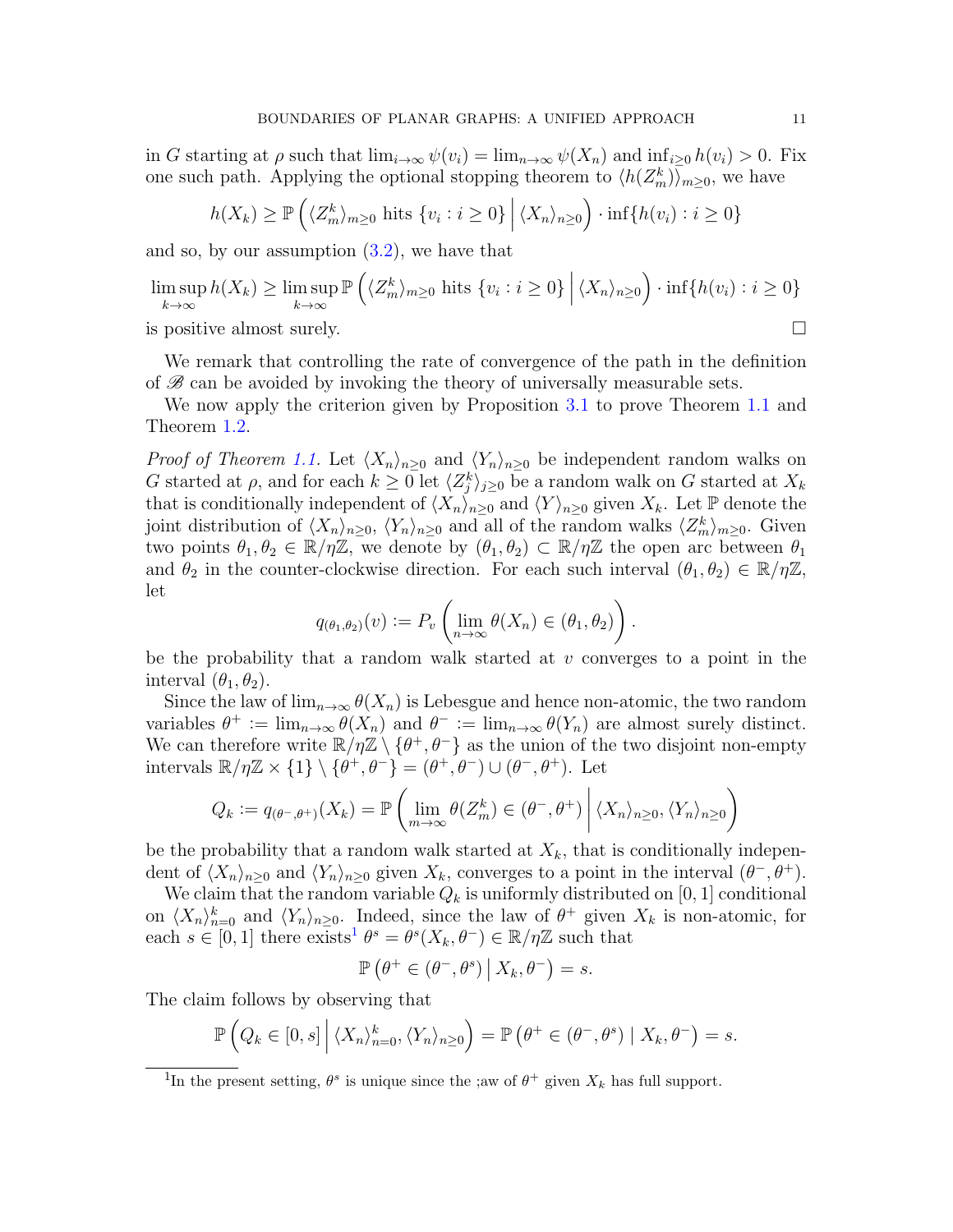

Figure 2. Illustration of the proof. Conditioned on the random walk  $\langle X_n \rangle_{n\geq 0}$ , there exists a random  $\varepsilon > 0$  such that almost surely, for infinitely many k, a new random walk  $\langle Z_m^k \rangle_{m \geq 0}$  (red) started from  $X_k$  has probability at least  $\varepsilon$  of hitting the path  $\overline{\langle v_i \rangle}_{i\geq 0}$  (blue).

As a consequence, Fatou's lemma implies that for every  $\varepsilon > 0$ ,

$$
\mathbb{P}(Q_k \in [\varepsilon, 1-\varepsilon] \text{ infinitely often}) = \mathbb{E}\left[\limsup_{k \to \infty} \mathbb{1}\left(Q_k \in [\varepsilon, 1-\varepsilon]\right)\right]
$$

$$
\geq \limsup_{k \to \infty} \mathbb{P}\left(Q_k \in [\varepsilon, 1-\varepsilon]\right) = 1 - 2\varepsilon.
$$

and so

<span id="page-11-0"></span>
$$
\limsup_{k \to \infty} \min \{Q_k, 1 - Q_k\} > 0 \text{ almost surely.}
$$
\n(3.3)

Let  $\langle v_i \rangle_{i\geq 0}$  be a path in G started at  $\rho$  such that  $\lim_{i\to\infty} \theta(v_i) = \theta^+$  and the height  $y(v_i)$  tends to 1. Observe (Figure 1) that for every  $k \geq 0$ , the union of the traces  $\{v_i : i \geq 0\} \cup \{Y_n : n \geq 0\}$  either contains  $X_k$  or disconnects  $X_k$  from at least one of the two intervals  $(\theta^-, \theta^+)$  or  $(\theta^+, \theta^-)$ . That is, for at least one of the intervals  $(\theta^-, \theta^+)$  or  $(\theta^+, \theta^-)$ , any path in G started at  $X_k$  that converges to this interval must intersect  $\{v_i : i \geq 0\} \cup \{Y_n : n \geq 0\}$ . It follows that

$$
\mathbb{P}\left(\langle Z_m^k\rangle_{m\geq 0} \text{ hits } \{v_i : i \geq 0\} \cup \{Y_n : n \geq 0\} \, \Big| \, \langle X_n\rangle_{n\geq 0}, \, \langle Y_n\rangle_{n\geq 0}\right) \geq \min\{Q_k, 1 - Q_k\}.
$$

and so, applying [\(3.3\)](#page-11-0),

<span id="page-11-1"></span>
$$
\limsup_{k \to \infty} \mathbb{P}\left(\langle Z_m^k \rangle_{m \ge 0} \text{ hits } \{v_i : i \ge 0\} \cup \{Y_n : n \ge 0\} \, \Big| \, \langle X_n \rangle_{n \ge 0}, \, \langle Y_n \rangle_{n \ge 0} \right) > 0 \quad (3.4)
$$

almost surely. We next claim that

<span id="page-11-2"></span>
$$
\mathbb{P}\left(\langle Z_{m}^{k}\rangle_{m\geq0} \text{ hits } \{Y_{n}:n\geq0\} \middle| \langle X_{n}\rangle_{n\geq0},\,\langle Y_{n}\rangle_{n\geq0}\right) \xrightarrow[k\to\infty]{a.s.} 0. \tag{3.5}
$$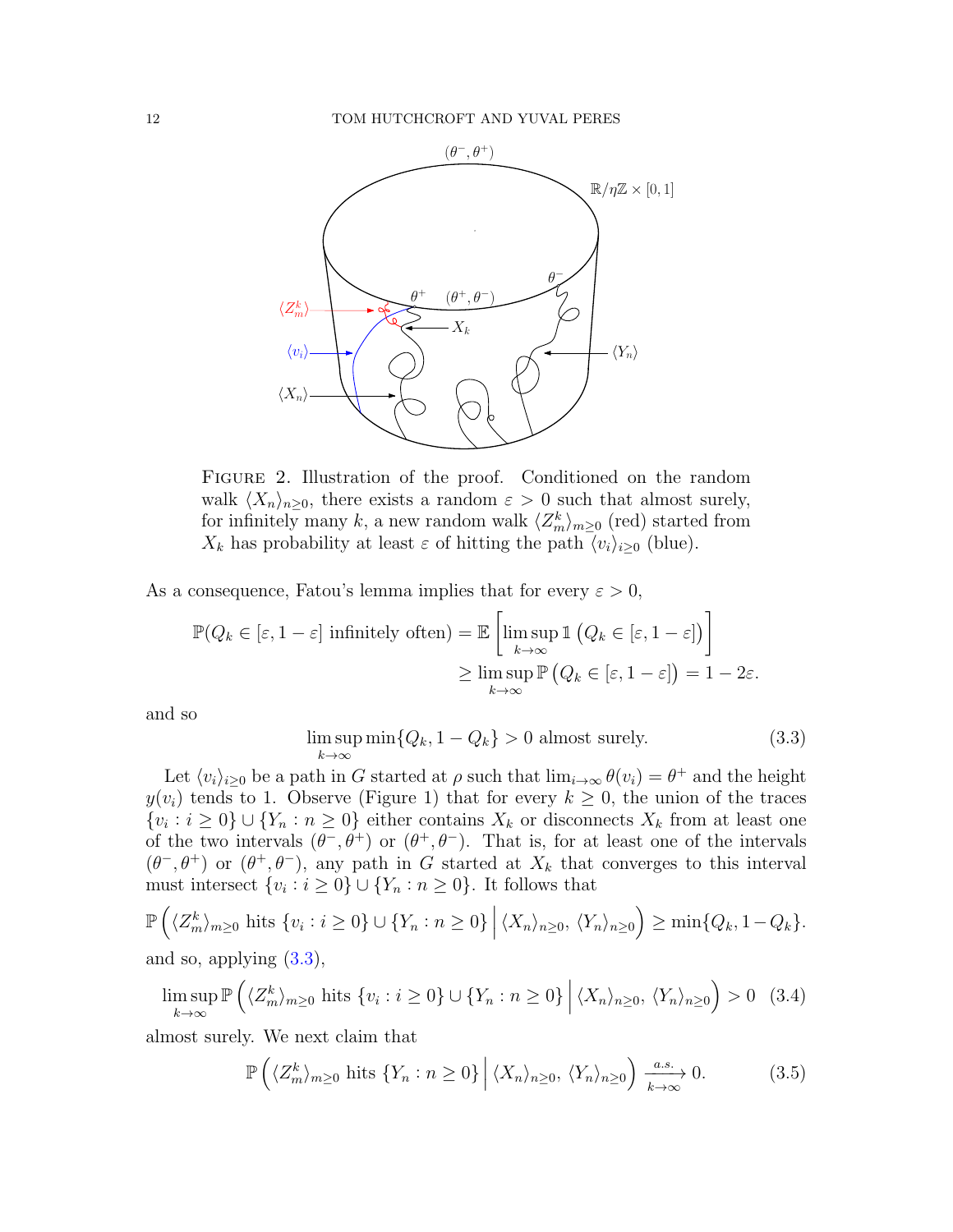Indeed, we have that

$$
\mathbb{P}\left(\langle Z_{m}^{k}\rangle_{m\geq0} \text{ hits } \{Y_{n}: n \geq 0\} \middle| \langle X_{n}\rangle_{n\geq0}, \langle Y_{n}\rangle_{n\geq0}\right)
$$
  
= 
$$
\mathbb{P}\left(\langle Z_{m}^{k}\rangle_{m\geq0} \text{ hits } \{Y_{n}: n \geq 0\} \middle| \langle X_{n}\rangle_{n=0}^{k}, \langle Y_{n}\rangle_{n\geq0}\right)
$$
  
= 
$$
\mathbb{P}\left(\langle X_{m}\rangle_{m\geq k} \text{ hits } \{Y_{n}: n \geq 0\} \middle| \langle X_{n}\rangle_{n=0}^{k}, \langle Y_{n}\rangle_{n\geq0}\right).
$$

The rightmost expression converges to zero almost surely by an easy application of Lévy's 0-1 law: For each  $k_0 \leq k$ , we have that

$$
\mathbb{P}\left(\langle Z_{m}^{k}\rangle_{m\geq 0} \text{ hits } \{Y_{n} : n \geq 0\} \middle| \langle X_{n}\rangle_{n\geq 0}, \langle Y_{n}\rangle_{n\geq 0}\right) \leq \mathbb{P}\left(\langle X_{m}\rangle_{m\geq k_{0}} \text{ hits } \{Y_{n} : n \geq 0\} \middle| \langle X_{n}\rangle_{n=0}^{k}, \langle Y_{n}\rangle_{n\geq 0}\right) \xrightarrow[k \to \infty]{a.s.} \mathbb{1}(\langle X_{m}\rangle_{m\geq k_{0}} \text{ hits } \{Y_{n} : n \geq 0\}),
$$

and the claim follows since  $\mathbb{1}(\langle X_m \rangle_{m \geq k_0}$  hits  $\{Y_n : n \geq 0\}$   $\to 0$  a.s. as  $k_0 \to \infty$ . Combining  $(3.4)$  and  $(3.5)$ , we deduce that

$$
\limsup_{k \to \infty} \mathbb{P}\left(\langle Z_m^k \rangle_{m \ge 0} \text{ hits } \{v_i : i \ge 0\} \middle| \langle X_n \rangle_{n \ge 0}\right)
$$
\n
$$
= \limsup_{k \to \infty} \mathbb{P}\left(\langle Z_m^k \rangle_{m \ge 0} \text{ hits } \{v_i : i \ge 0\} \middle| \langle X_n \rangle_{n \ge 0}, \langle Y_n \rangle_{n \ge 0}\right) > 0
$$

almost surely. Applying Proposition [3.1](#page-8-1) with  $\psi = (\theta, y) : V \to \mathbb{R}/\eta\mathbb{Z} \times [0, 1]$ <br>completes the proof completes the proof.

## 3.1. Proof of Theorem [1.2.](#page-3-0)

*Proof.* Let  $G = (V, E)$  be a transient network with bounded local geometry such that there exists a proper plane graph  $G' = (V', G')$  with bounded degrees and a rough isometry  $\phi: V \to V'$ . Then G' is also transient [\[15,](#page-20-14) §2.6]. We may assume that G' is simple, since  $\phi$  remains a rough isometry if we modify G' by deleting all self-loops and identifying all multiple edges between each pair of vertices. In this case, there exists a simple, bounded degree, proper plane triangulation  $T'$  containing  $G'$  as a subgraph  $[4, \text{Lemma } 4.3]$  $[4, \text{Lemma } 4.3]$ . The triangulation  $T'$  is transient by Rayleigh monotonicty, and since it has bounded degrees it is CP hyperbolic by the He-Schramm Theorem. Let C be a circle packing of T' in the disc  $\mathbb D$  and let z be the embedding of G' defined by this circle packing, so that for each  $v \in V'$ ,  $z(v')$  is the center of the circle of C corresponding to  $v'$ , and each edge of  $G'$  is embedded as a straight line between the centers of the circles corresponding to its endpoints.

Recall that the **Dirichlet energy** of a function  $f: V \to \mathbb{R}$  is defined by

$$
\mathcal{E}_G(f) = \frac{1}{2} \sum_e c(e) |f(e^+) - f(e^-)|^2.
$$

The following lemma is implicit in [\[18\]](#page-20-20).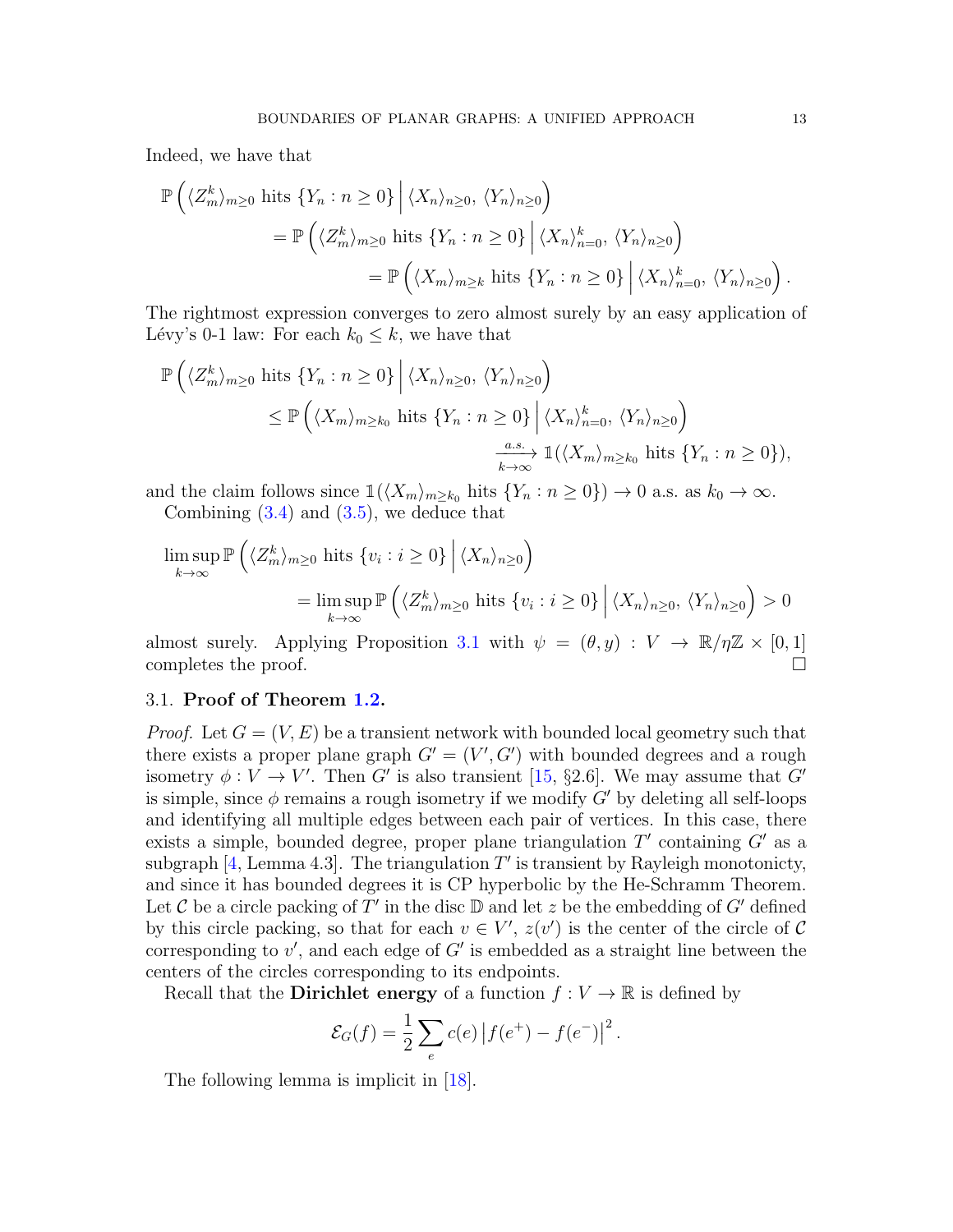**Lemma 3.2.** Let  $\phi: V \to V'$  be a rough isometry from a network G with bounded local geometry to a network  $G'$  with bounded local geometry. Then there exists a constant C such that

<span id="page-13-1"></span>
$$
\mathcal{E}_G(f \circ \phi) \le C \mathcal{E}_{G'}(f). \tag{3.6}
$$

for all functions  $f: V' \to \mathbb{R}$ .

For each pair of adjacent vertices u and v in G, we have that  $d'(\phi(u), \phi(v)) \leq \alpha + \beta$ , and so there exists a path in G' from  $\phi(u)$  to  $\phi(v)$  of length at most  $\alpha + \beta$ . Fix one such path  $\Phi(u, v)$  for each u and v.

*Proof.* Since there at most  $\alpha + \beta$  edges of G in each path  $\Phi(u, v)$ , and the conductances of G are bounded, there exists a constant  $C_1$  such that

$$
\mathcal{E}_G(f \circ \phi) = \sum_e c(e) \left( f \circ \phi(e^+) - f \circ \phi(e^-) \right)^2 = \sum_e c(e) \left( \sum_{e' \in \Phi(e)} f(e'^+) - f(e'^-) \right)^2
$$
  
 
$$
\leq C_1 \sum_e \sum_{e' \in \Phi(e)} \left( f(e'^+) - f(e'^-) \right)^2.
$$
 (3.7)

Let e' be an edge of G'. If  $e_1$  and  $e_2$  are two edges of G such that  $\Phi(e_1^-, e_1^+)$  and  $\Phi(e_1^-, e_1^+)$  both contain  $e'$ , then  $d'(\phi(e_1^-), \phi(e_2^-)) \leq 2(\alpha + \beta)$  and so

$$
d(e_1^-, e_2^-) \le \alpha \left( d' \left( \phi(e_1^-), \phi(e_2^-) \right) + \beta \right) \le \alpha (2\alpha + 3\beta).
$$

Thus, the set of edges e of G such that  $\Phi(e^-, e^+)$  contains e' is contained a ball of radius  $\alpha(2\alpha + 3\beta)$  in G. Since G has bounded degrees, the number of edges contained in such a ball is bounded by some constant  $C_2$ . Combining this with the assumption that the conductances of  $G'$  are bounded below by some constant  $C_3$ , we have that

$$
\mathcal{E}_G(f \circ \phi) \le C_1 \sum_{e} \sum_{e' \in \Phi(e)} \left( f(e'^+) - f(e'^-) \right)^2
$$
  
 
$$
\le C_1 C_2 \sum_{e'} \left( f(e'^+) - f(e'^-) \right)^2 \le C_1 C_2 C_3 \mathcal{E}_{G'}(f). \square
$$

The proofs of Lemmas [3.3](#page-13-0) and [3.4](#page-14-0) below are adapted from [\[2\]](#page-20-1).

<span id="page-13-0"></span>**Lemma 3.3.** Let  $\langle X_n \rangle_{n>0}$  denote the random walk on G. Then  $z \circ \phi(X_n)$  converges to a point in ∂D almost surely.

*Proof.* Ancona, Lyons and Peres  $\begin{bmatrix} 1 \end{bmatrix}$  proved for every function f of finite Dirichlet energy on a transient network G, the sequence  $f(X_n)$  converges almost surely as  $n \to \infty$ . Thus, it suffices to prove that each coordinate of  $z \circ \phi$  has finite Dirichlet energy. Applying the inequality  $(3.6)$ , it suffices to prove that each coordinate of z has finite energy. For each vertex  $v'$  of  $G'$ , let  $r(v')$  denote the radius of the circle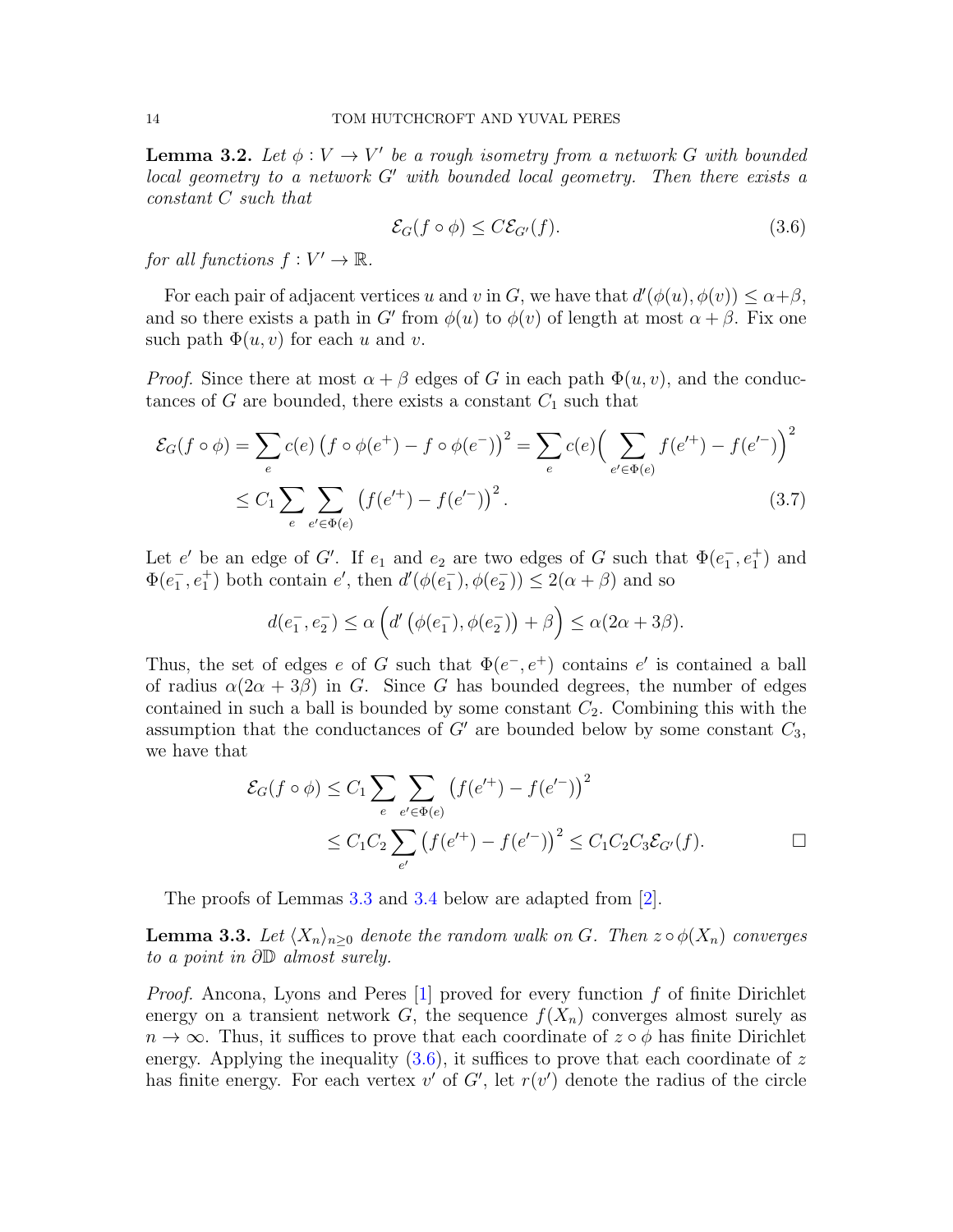corresponding to  $v'$  in C. Then, letting  $z = (z_1, z_2)$ ,

$$
\mathcal{E}_{G'}(z_1) + \mathcal{E}_{G'}(z_2) = \sum_{e'} |z(e^+) - z(e^-)|^2 = C \sum_{e'} (r(e^+) + r(e^-))^2
$$
  
 
$$
\leq 2 \max (\deg(v')) C \sum_{v'} r(v)^2 \leq 2C \max (\deg(v')) < \infty
$$

since  $\sum \pi r(v)^2 \leq \pi$  is the total area of all the circles in the packing.

<span id="page-14-0"></span>**Lemma 3.4.** The law of  $\lim_{n\to\infty} z \circ \phi(X_n)$  does not have any atoms.

*Proof.* Let  $B_k(\rho)$  be the set of vertices of G at graph distance at most k from  $\rho$ , and let  $G_k$  be the subnetwork of G induced by  $B_k(\rho)$  (i.e. the induced subgraph together with the conductances inherited from  $G$ ). Recall that the **free effective** conductance between a set A and a set B in an infinite graph  $G$  is given by

$$
\mathcal{C}_{\text{eff}}^F(A \leftrightarrow B; G) = \min \left\{ \mathcal{E}(F) : F(a) = 1 \,\forall a \in A, \ F(b) = 0 \,\forall b \in B \right\}.
$$

The same variational formula also defines the effective conductance between two sets A and B in a finite network G, denoted  $\mathscr{C}_{\text{eff}}(A \leftrightarrow B; G)$ . A related quantity is the effective conductance from a vertex  $v$  to infinity in  $G$ 

$$
\mathscr{C}_{\text{eff}}(v \to \infty; G) \coloneqq \lim_{k \to \infty} \mathscr{C}_{\text{eff}}^F(v \leftrightarrow V \setminus B_k(\rho); G) = \lim_{k \to \infty} \mathscr{C}_{\text{eff}}^F(v \leftrightarrow V \setminus B_k(\rho); G_{k+1}),
$$

which is positive if and only if G is transient. See [\[15,](#page-20-14)  $\S$ 2 and  $\S$ 9] for background on electrical networks. The inequality [\(3.6\)](#page-13-1) above implies that there exists a constant C such that

<span id="page-14-1"></span>
$$
\mathcal{C}_{\text{eff}}^F(A \leftrightarrow B; G) \le C \mathcal{C}_{\text{eff}}^F(\phi(A) \leftrightarrow \phi(B); G') \tag{3.8}
$$

for each two sets of vertices  $A$  and  $B$  in  $G$ .

Let  $\rho \in V$  and  $\xi \in \partial \mathbb{D}$  be fixed, and let

$$
A_{\varepsilon}(\xi) := \{ v \in V : |z \circ \phi(v) - \xi| \leq \varepsilon \}.
$$

In [\[2,](#page-20-1) Corollary 5.2], it is proven that

<span id="page-14-2"></span>
$$
\lim_{\varepsilon \to 0} \mathscr{C}_{\text{eff}}^F \left( \phi(\rho) \leftrightarrow \phi(A_{\varepsilon}(\xi)) ; T' \right) = 0.
$$

Applying [\(3.8\)](#page-14-1) and Rayleigh monotonicity, we have that

$$
\mathscr{C}_{\text{eff}}^{F}\left(\rho \leftrightarrow A_{\varepsilon}(\xi); G\right) \leq C \mathscr{C}_{\text{eff}}^{F}\left(\phi(\rho) \leftrightarrow \phi(A_{\varepsilon}(\xi)); G'\right) \leq C \mathscr{C}_{\text{eff}}^{F}\left(\phi(\rho) \leftrightarrow \phi(A_{\varepsilon}(\xi)); T'\right) \xrightarrow[\varepsilon \to 0]{} 0. \quad (3.9)
$$

The well-known inequality of [\[15,](#page-20-14) Exercise 2.34] then implies that

$$
P_{\rho}(\text{hit } A_{\varepsilon}(\xi) \text{ before } V \setminus B_{k}(\rho)) \leq \frac{\mathscr{C}_{\text{eff}}\left(\rho \leftrightarrow A_{\varepsilon}(\xi) \cap B_{k}(\rho); G_{k+1}\right)}{\mathscr{C}_{\text{eff}}\left(\rho \leftrightarrow A_{\varepsilon}(\xi) \cup V \setminus B_{k}(\rho); G_{k+1}\right)} \leq \frac{\mathscr{C}_{\text{eff}}\left(\rho \leftrightarrow A_{\varepsilon}(\xi) \cap B_{k}(\rho); G_{k+1}\right)}{\mathscr{C}_{\text{eff}}\left(\rho \leftrightarrow V \setminus B_{k}(\rho); G_{k+1}\right)}.
$$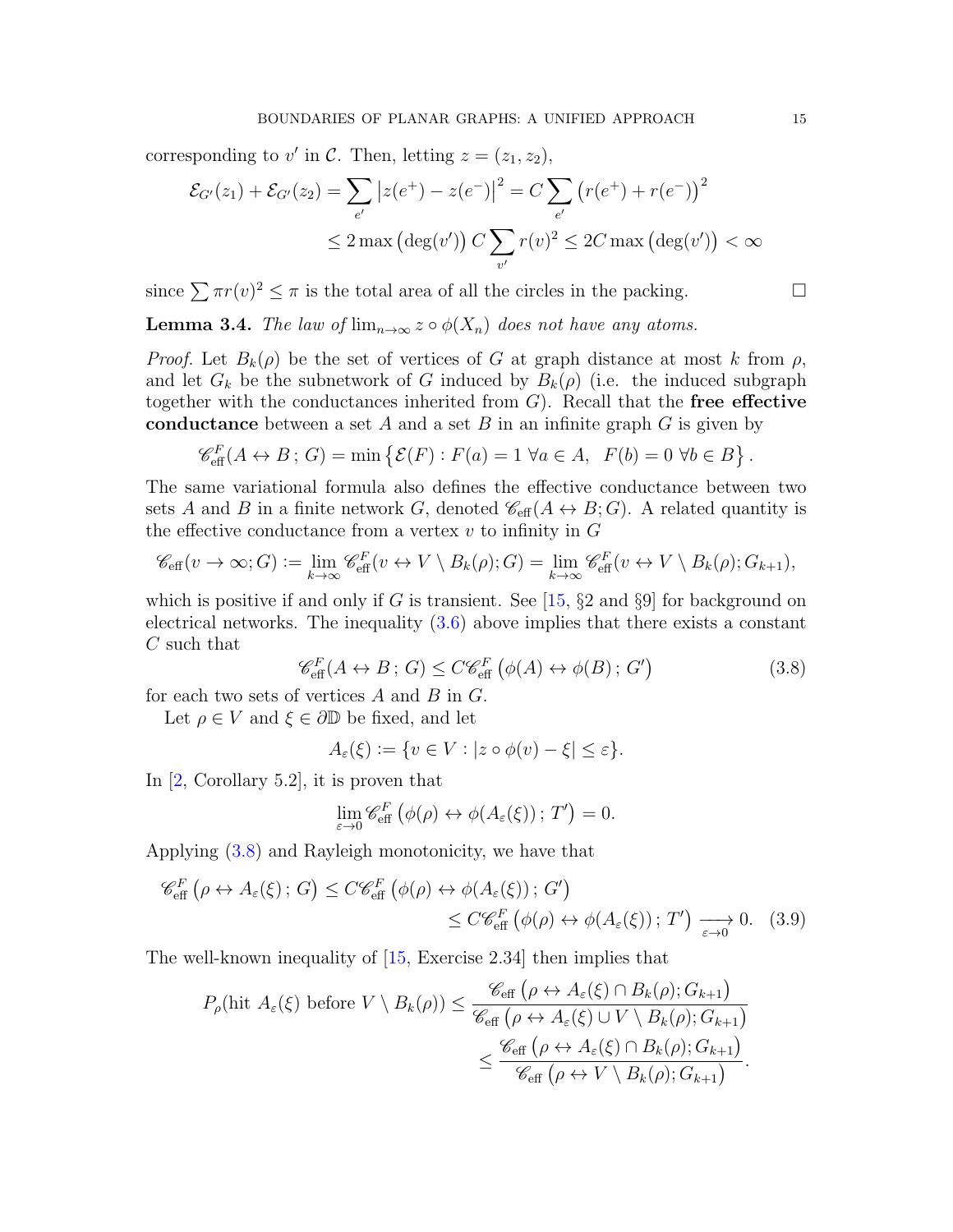Applying the exhaustion characterisation of the free effective conductance [\[15,](#page-20-14) §9.1], which states that

<span id="page-15-0"></span>
$$
\mathscr{C}_{\text{eff}}^F(A \leftrightarrow B; G) = \lim_{k \to \infty} \mathscr{C}_{\text{eff}}(A \leftrightarrow B; G_k),
$$

we have that

$$
P_{\rho} \left( \text{hit } A_{\varepsilon}(\xi) \right) = \lim_{k \to \infty} P_{\rho}(\text{hit } A_{\varepsilon}(\xi) \text{ before } V \setminus B_{k}(\rho))
$$
  
\$\leq \lim\_{k \to \infty} \frac{\mathcal{C}\_{\text{eff}} \left( \rho \leftrightarrow A\_{\varepsilon}(\xi) \cap B\_{k}(\rho); G\_{k+1} \right) = \frac{\mathcal{C}\_{\text{eff}}^{F} \left( \rho \leftrightarrow A\_{\varepsilon}(\xi); G \right)}{\mathcal{C}\_{\text{eff}} \left( \rho \to \infty; G \right)} \tag{3.10}

Combining  $(3.9)$  and  $(3.10)$  we deduce that

$$
P_{\rho}\left(\lim_{n\to\infty}z\circ\phi(X_n)=\xi\right)\leq \lim_{\varepsilon\to 0}P_{\rho}\left(\text{hit }A_{\varepsilon}(\xi)\right)=0.\qquad \qquad \Box
$$

This concludes the part of Theorem [1.2](#page-3-0) concerning the existence of an embedding.

Remark. The statement that  $\mathbb{P}(\text{hit }A_{\varepsilon}(\xi))$  converges to zero as  $\varepsilon$  tends to zero for every  $\xi \in \partial \mathbb{D}$  can also be used to deduce convergence of  $z \circ \phi(X_n)$  without appealing to the results of [\[1\]](#page-19-0): Suppose for contradiction that with positive probability  $z\circ \phi(X_n)$ does not converge, so that there exist two boundary points  $\xi_1, \xi_2 \in \partial \mathbb{D}$  in the closure of  $\{z \circ \phi(X_n) : n \geq 0\}$ . It is not hard to see that in this case the closure of  $\{z \circ \phi(X_n) : n \geq 0\}$  must contain one of the boundary intervals  $[\xi_1, \xi_2]$  or  $[\xi_2, \xi_1]$ . However, if the closure of  $\{z \circ \phi(X_n) : n \geq 0\}$  contains an interval of positive length with positive probability, then there exists a point  $\xi \in \partial \mathbb{D}$  that is contained in the closure of  $\{z \circ \phi(X_n) : n \geq 0\}$  with positive probability. This contradicts the convergence of  $\mathbb{P}(\text{hit } A_{\varepsilon}(\xi))$  to zero.

*Proof of Theorem [1.2,](#page-3-0) identification of the Poisson boundary.* Let  $\langle X_n \rangle_{n>0}$  and  $\langle Y_n \rangle_{n\geq 0}$  be independent random walks on G started at  $\rho$ , and for each  $k \geq 0$  let  $\langle Z_j^k \rangle_{j\geq 0}$  be a random walk on G started at  $X_k$  that is conditionally independent of  $\langle X_n \rangle_{n\geq 0}$  and  $\langle Y \rangle_{n\geq 0}$  given  $X_k$ . Let  $\mathbb P$  denote the joint distribution of  $\langle X_n \rangle_{n\geq 0}$ ,  $\langle Y_n \rangle_{n\geq 0}$  and all of the random walks  $\langle Z_m^k \rangle_{m\geq 0}$ .

Suppose that z is an embedding of G' in  $\mathbb D$  such that  $z \circ \phi(X_n)$  converges to a point in ∂D almost surely and the law of the limit is non-atomic. Since the law of  $\lim_{n\to\infty} z \circ \phi(X_n)$  is non-atomic, the random variables  $\xi^+ = \lim_{n\to\infty} z \circ \phi(X_n)$  and  $\xi^- = \lim_{n \to \infty} z \circ \phi(Y_n)$  are almost surely distinct. Let

$$
Q_k := \mathbb{P}\left(\lim_{m\to\infty} z \circ \phi(Z_m^k) \in (\xi^-, \xi^+) \middle| \langle X_n \rangle_{n\geq 0}, \langle Y_n \rangle_{n\geq 0}\right)
$$

Using the non-atomicity of the law of  $\lim_{n\to\infty} z \circ \phi(X_n)$ , the same argument as in the proof of Theorem [1.1](#page-1-0) also shows that

<span id="page-15-1"></span>
$$
\limsup_{k \to \infty} \min \{Q_k, 1 - Q_k\} > 0 \text{ almost surely.}
$$
\n(3.11)

.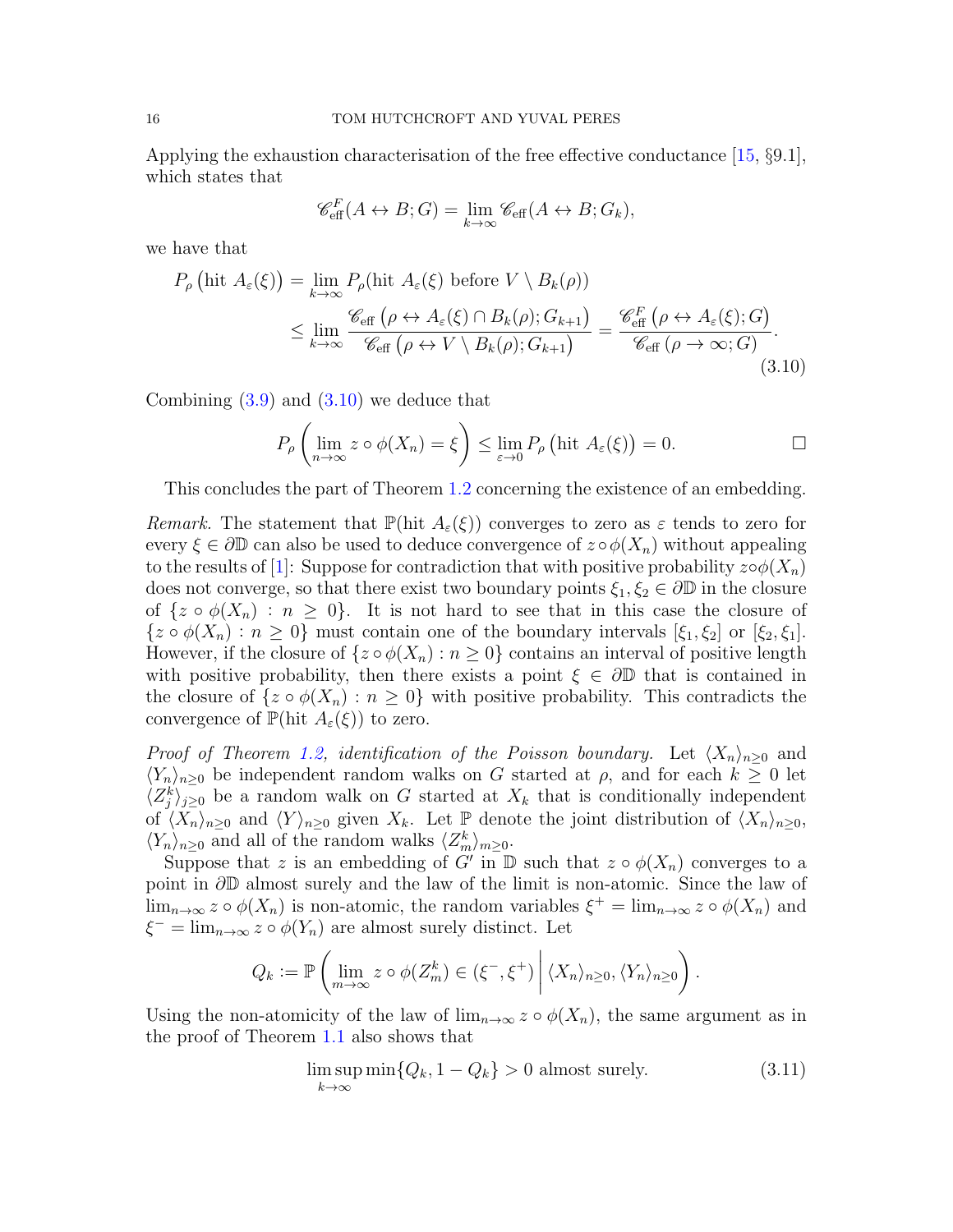We now come to a part of the proof that requires more substantial modification. Let  $\langle v_i \rangle_{i \geq 0}$  be a path in G starting at  $\rho$  such that  $z \circ \phi(v_i) \to \xi^+$ .

Given a path  $\langle u_i \rangle_{i \geq 0}$  in G, let  $\Phi(\langle u_i \rangle_{i \geq 0})$  denote the path in G' formed by concatenating the paths  $\Phi(u_i, u_{i+1})$  for  $i \geq 0$ . For each  $k \geq 0$ , let  $\tau_k$  be the first time t such that the path  $\Phi(Z_{t-1}^k, Z_t^k)$  intersects the union of the traces of the paths  $\Phi(\langle v_i \rangle_{i\geq 0})$ and  $\Phi(\langle Y_n\rangle_{n\geq0})$ . Since the union of the traces of the paths  $\Phi(\langle v_i\rangle_{i\geq0})$  and  $\Phi(\langle Y_n\rangle_{n\geq0})$ either contains  $\phi(X_k)$  or disconnects  $\phi(X_k)$  from at least one of the two intervals  $(\xi^-, \xi^+)$  or  $(\xi^+, \xi^-)$ , we have that

$$
\mathbb{P}\left(\tau_k < \infty \, \big| \, \langle X_n \rangle_{n\geq 0}, \langle Y_n \rangle_{n\geq 0}\right) \geq \min\{Q_k, 1 - Q_k\}
$$

and so

<span id="page-16-1"></span><span id="page-16-0"></span>
$$
\limsup_{k \to \infty} \mathbb{P}\left(\tau_k < \infty \, \left| \, \langle X_n \rangle_{n \ge 0}, \langle Y_n \rangle_{n \ge 0} \right) > 0 \tag{3.12}
$$

almost surely by [\(3.11\)](#page-15-1).

On the event that  $\tau_k$  is finite, by definition of  $\Phi$ , there exists a vertex  $u \in \{v_i :$  $i \geq 0$   $\cup$   $\{Y_n : n \geq 0\}$  such that  $d'(\phi(Z_\tau), \phi(u)) \leq 2\alpha + 2\beta$ , and consequently  $d(Z_{\tau}, u) \leq \alpha(2\alpha + 3\beta)$  since  $\phi$  is a rough isometry. Since G has bounded degrees and edge conductances bounded above and below,  $c(e)/c(u) \ge \delta$  for some  $\delta > 0$ . Thus, by the strong Markov property,

$$
\mathbb{P}\left(\langle Z_{m}^{k}\rangle_{m\geq0} \text{ hits } \{v_{i}: i \geq 0\} \cup \{Y_{n}: n \geq 0\} \middle| \langle X_{n}\rangle_{n\geq0}, \langle Y_{n}\rangle_{n\geq0}, \{\tau_{k}<\infty\}\right) \geq \delta^{\alpha(2\alpha+3\beta)} > 0 \quad (3.13)
$$

for all  $k \geq 0$ . Combining  $(3.12)$  and  $(3.13)$  yields

<span id="page-16-2"></span>
$$
\limsup_{k \to \infty} \mathbb{P}\left(\langle Z_m^k \rangle_{m \ge 0} \text{ hits } \{v_i : i \ge 0\} \cup \{Y_n : n \ge 0\} \, \Big| \, \langle X_n \rangle_{n \ge 0}, \langle Y_n \rangle_{n \ge 0} \right) > 0 \tag{3.14}
$$

almost surely. The same argument as in the proof of Theorem [1.1](#page-1-0) also implies that

<span id="page-16-3"></span>
$$
\mathbb{P}\left(\langle Z_m^k\rangle_{m\geq 0} \text{ hits } \{Y_n : n \geq 0\} \, \middle| \, \langle X_n\rangle_{n\geq 0}, \langle Y_n\rangle_{n\geq 0}\right) \xrightarrow[k \to \infty]{a.s.} 0. \tag{3.15}
$$

We conclude by combining [\(3.14\)](#page-16-2) with [\(3.15\)](#page-16-3) and applying Proposition [3.1](#page-8-1) to  $\psi =$  $z \circ \phi : V \to \mathbb{D} \cup \partial \mathbb{D}$ .

#### 4. Identification of the Martin Boundary

In this section, we prove Theorem [1.5](#page-5-0) and deduce Theorem [1.4.](#page-4-1) We begin by proving that the rectangle tiling of a bounded degree triangulation with edge conductances bounded above and below does not have any accumulations of rectangles other than at the boundary circle  $\mathbb{R}/\eta\mathbb{Z} \times \{1\}.$ 

**Proposition 4.1.** Let  $T$  be a transient, simple, proper plane triangulation with bounded local geometry. Then for every vertex v of T and every  $\varepsilon > 0$ , there exist at most finitely many vertices u of  $T$  such that the probability that a random walk started at u visits v is greater than  $\varepsilon$ .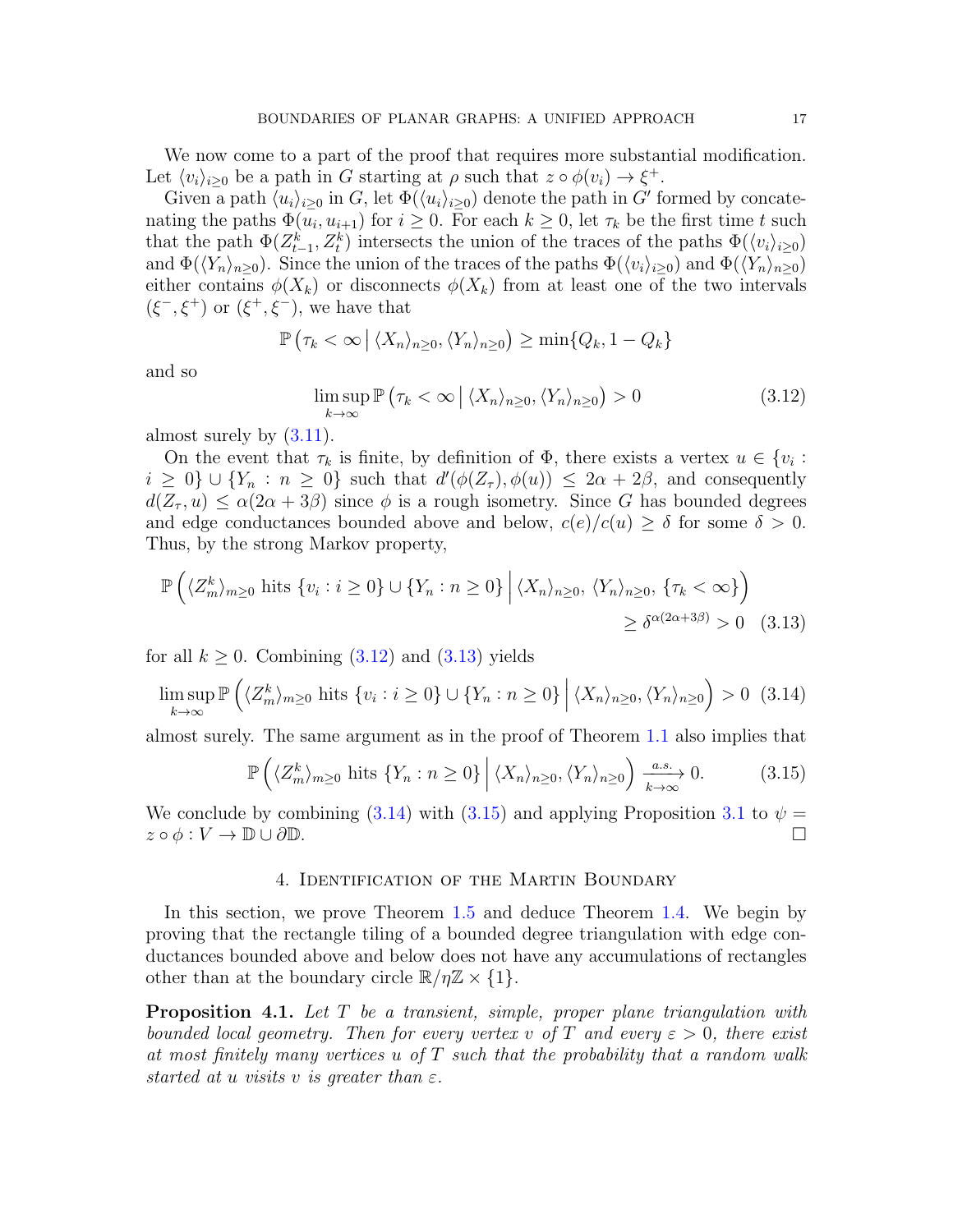*Proof.* Let C be a circle packing of T in the unit disc  $\mathbb{D}$ , with associated embedding z of T. Benjamini and Schramm [\[4,](#page-20-9) Lemma 5.3] proved that for every  $\varepsilon > 0$  and  $\kappa > 0$ , there exists  $\delta > 0$  such that for any  $v \in V$  with  $|z(v)| \geq 1-\delta$ , the probability that a random walk from v ever visits a vertex u such that  $|z(u)| \leq 1 - \kappa$  is at most  $\varepsilon$ . (Their proof is given for  $c \equiv 1$  but extends immediately to this setting.) By setting  $\kappa = 1 - |z(v)|$ , it follows that for every  $\varepsilon > 0$ , there exists  $\delta > 0$  such that for every vertex u with  $|z(u)| \geq 1-\delta$ , the probability that a random walk started at u hits v is at most  $\varepsilon$ . The claim follows since  $|z(u)| \geq 1 - \delta$  for all but finitely many vertices u of T. many vertices  $u$  of  $T$ .

**Corollary 4.2.** Let  $T$  be a transient proper plane triangulation with bounded local geometry, and let  $\mathcal{S}_{\rho}$  be a rectangle tiling of T. Then for every  $t \in [0,1)$ , the cylinder  $\mathbb{R}/\eta\mathbb{Z} \times [0,t]$  intersects only finitely many rectangles  $S(e) \in \mathcal{S}_o$ .

We also require the following simple geometric lemma.

<span id="page-17-0"></span>**Lemma 4.3.** Let  $T$  be a transient proper plane triangulation with bounded local geometry, and let  $S_\rho$  be the square tiling of T in the cylinder  $\mathbb{R}/\eta\mathbb{Z} \times [0,1]$ . Then for every sequence of vertices  $\langle v_n \rangle_{n>0}$  such that  $y(v_n) \to 1$  and  $\theta(v_n) \to \theta_0$  for some  $(\theta_0, y_0)$  as  $n \to \infty$ , there exists a path  $\langle \gamma_n \rangle_{n>0}$  containing  $\{v_n : n \geq 0\}$  such that  $y(\gamma_n) \to 1$  and  $\theta(\gamma_n) \to \theta_0$  as  $n \to \infty$ .

*Proof.* Define a sequence of vertices  $\langle v'_n \rangle_{n \geq 0}$  as follows. If the interval  $I(v_n)$  is nondegenerate (i.e. has positive length), let  $v'_n = v_n$ . Otherwise, let  $\langle \eta_j \rangle_{j \geq 0}$  be a path from  $v_n$  to  $\rho$  in T, let  $j(n)$  be the smallest  $j > 0$  such that the interval  $I(\eta_{j(n)})$  is non-degenerate, and set  $v'_n = \eta_{j(n)}$ . Observe that  $y(v'_n) = y(v_n)$ , that the interval  $I(v'_n)$  contains the singleton  $I(v_n)$ , and that the path  $\tilde{\eta}^n = \langle \eta^n_j \rangle_{j=0}^{j(n)}$  from  $v_n$  to  $v'_n$  in T satisfies  $(I(\tilde{\eta}_i), y(\tilde{\eta}_i)) = (I(v_n), y(v_n))$  for all  $j < j(n)$ .

Let  $\theta'(v'_n) \in I(v_n)$  be chosen so that the line segment  $\ell_n$  between the points  $(\theta'(v'_n), y(v'_n))$  and  $(\theta'(v'_{n+1}), y(v'_{n+1}))$  in the cylinder  $\mathbb{R}/\eta\mathbb{Z}\times[0, 1]$  does not intersect any degenerate rectangles of  $S_\rho$  or a corner of any rectangles of  $S_\rho$  (this is a.s. the case if  $\theta'(v'_n)$  is chosen uniformly from  $I(v_n)$  for each n). The line segment  $\ell_n$ intersects some finite sequence of squares corresponding to non-degenerate rectangles of  $S_\rho$ , which we denote  $e_1^n, \ldots, e_{l(n)}^n$ . Let  $e_i^n$  be oriented so that  $y(e_i^{n+1})$  $\binom{n+1}{i} > y(e_i^{n-1})$  $i^{n-}$ ) for every i and n. For each  $1 \leq i \leq l(n) - 1$ , either

- (1) the vertical sides of the rectangles  $S(e_i^n)$  and  $S(e_{i+1}^n)$  have non-disjoint interiors, in which case  $e_i^n$  and  $e_{i+1}^n$  lie in the boundary of a common face of T, or
- (2) the horizontal sides of the rectangles  $S(e_i^n)$  and  $S(e_{i+1}^n)$  have non-disjoint interiors, in which case  $e_i^n$  and  $e_{i+1}^n$  share a common endpoint.

In either case, since T is a triangulation, there exists an edge in T connecting  $e_i^{n+1}$ i to  $e_{i+1}^{n-}$  for each i and n. We define a path  $\gamma^n$  by alternatingly concatenating the edges  $e_i^n$  and the edges connecting  $e_i^{n+1}$  $i^{n+}$  to  $e_{i+1}^{n-}$  as i increases from 1 to  $l(n)$ . Define the path  $\gamma$  by concatenating all of the paths

$$
\tilde{\eta}^n \circ \gamma^n \circ (-\tilde{\eta}^{n+1})
$$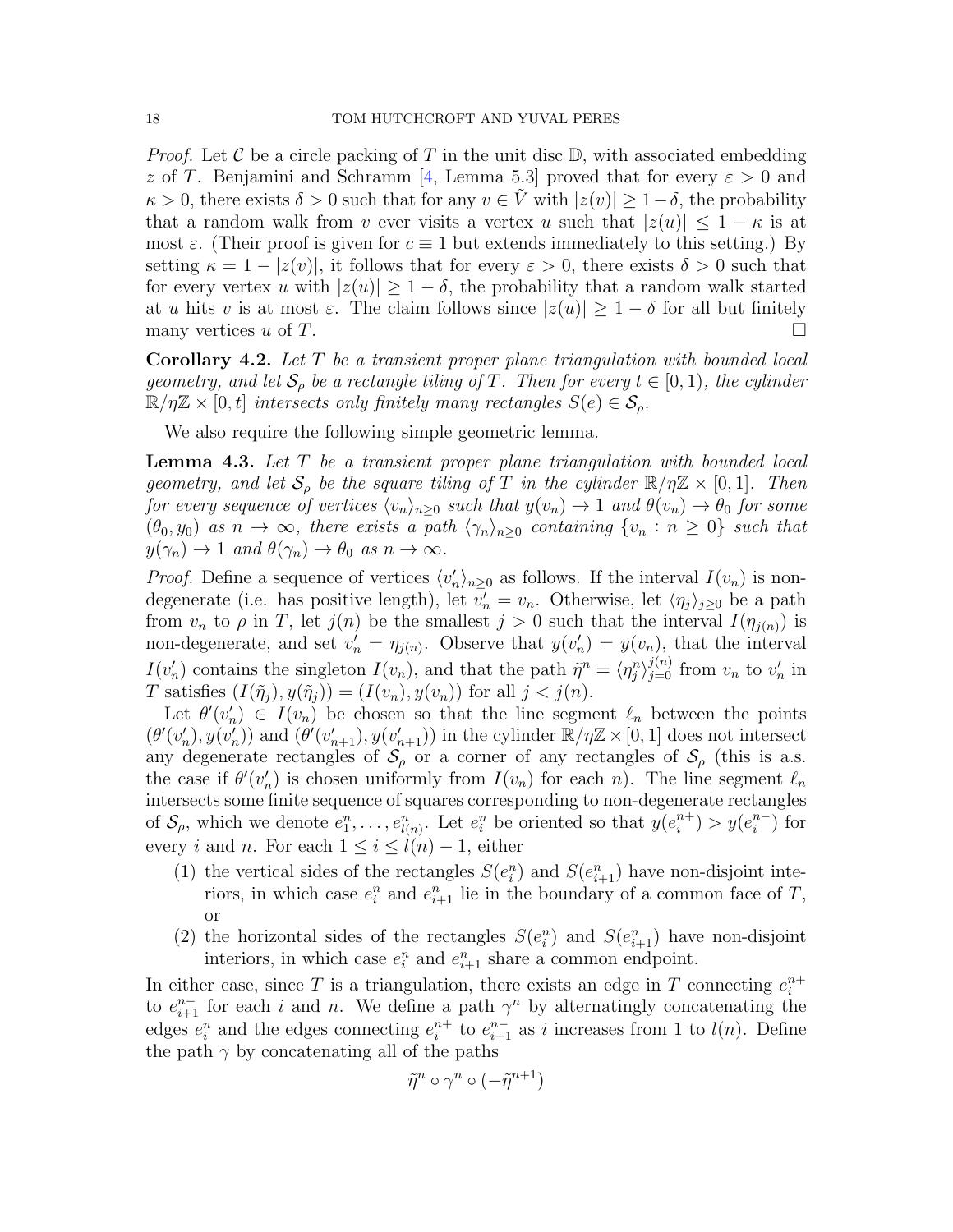where  $-\tilde{\eta}^{n+1}$  denotes the reversal of the path  $\tilde{\eta}^{n+1}$ .

Let  $M$  be an upper bound for the degrees of  $T$  and for the conductances and resistances of the edges of T. For each vertex  $v$  of T, there are at most M rectangles of  $S_\rho$  adjacent to  $I(v)$  from above, so that at least one of these rectangles has width at least length $(I(v))/M$ . This rectangle must have height at least length $(I(v))/M^2$ . It follows that

$$
length(I(v)) \leq M^{-2} \left(1 - y(v)\right) \tag{4.1}
$$

for all  $v \in T$ , and so for every edge e of T,

<span id="page-18-0"></span>
$$
|y(e^{-}) - y(e^{+})| \le \frac{1}{c(e)} \text{length} \left( I(e^{-}) \right) \le M^{-3} \left( 1 - y(e^{-}) \right) \tag{4.2}
$$

By construction, every vertex w visited by the path  $\tilde{\eta}^n \circ \gamma^n \circ (-\tilde{\eta}^{n+1})$  has an edge emanating from it such that the associated rectangle intersects the line segment  $\ell_n$ , and consequently a neighbouring vertex w' such that  $y(w') \ge \min\{y(v_n), y(v_{n+1})\}.$ Applying [\(4.2\)](#page-18-0), we deduce that

$$
y(w) \ge (1 + M^{-3}) \min\{y(v_n), y(v_{n+1})\} - M^{-3}
$$

for all vertices w visited by the path  $\tilde{\eta}^n \circ \gamma^n \circ (-\tilde{\eta}^{n+1})$ , and consequently  $y(\gamma_k) \to 1$ as  $k \to \infty$ . The estimate [\(4.2\)](#page-18-0) then implies that length( $I(\gamma_k)$ )  $\to 0$  as  $k \to \infty$ . Since  $I(w)$  intersects the projection to the boundary circle of the line segment  $\ell_n$ for each vertex w visited by the path  $\tilde{\eta}^n \circ \gamma^n \circ (-\tilde{\eta}^{n+1})$ , we deduce that  $\theta(\gamma_k) \to \theta_0$ as  $k \to \infty$ .

We also have the following similar lemma for circle packings.

<span id="page-18-1"></span>**Lemma 4.4.** Let T be a CP hyperbolic plane triangulation, and let C be a circle packing of T in  $\mathbb D$  with associated embedding z. Then for every sequence  $\langle v_n \rangle_{n\geq 0}$ such that  $z(v_n)$  converges as  $n \to \infty$ , there exists a path  $\langle \gamma_n \rangle_{n>0}$  in T containing  $\{v_n : n \geq 0\}$  such that  $z(\gamma_n)$  converges as  $n \to \infty$ .

Proof. The proof is similar to that of Lemma [4.3,](#page-17-0) and we provide only a sketch. Draw a straight line segment in D between the centres of the circles corresponding to each consecutive pair of vertices  $v_n$  and  $v_{n+1}$ . The set of circles intersected by the line segment contains a path  $\gamma^n$  in T from  $v_n$  to  $v_{n+1}$ . (If this line segment is not tangent to any of the circles of  $\mathcal{C}$ , then the set of circles intersected by the segment is exactly a path in T.) The path  $\gamma$  is defined by concatenating the paths  $\gamma^n$ . For every  $\varepsilon > 0$ , there are at most finitely many v for which the radius of the circle corresponding to v is greater than  $\varepsilon$ , since the sum of the squared radii of all the circles in the packing is at most 1. Thus, for large  $n$ , all the circles corresponding to vertices used by the path  $\gamma^n$  are small. The circles that are intersected by the line segment between  $z(v_n)$  and  $z(v_{n+1})$  therefore necessarily have centers close to  $\xi_0$  for large *n*. We deduce that  $z(\gamma_i) \to \xi_0$  as  $i \to \infty$ .

*Proof of Theorem [1.5.](#page-5-0)* Let  $\langle X_n \rangle_{n>0}$  be a random walk on T. Our assumptions guarantee that  $\theta(X_n)$  and  $z(X_n)$  both converge almost surely as  $n \to \infty$  and that the laws of these limits are both non-atomic and have support  $\mathbb{R}/\eta\mathbb{Z}$  and  $\partial\mathbb{D}$  respectively.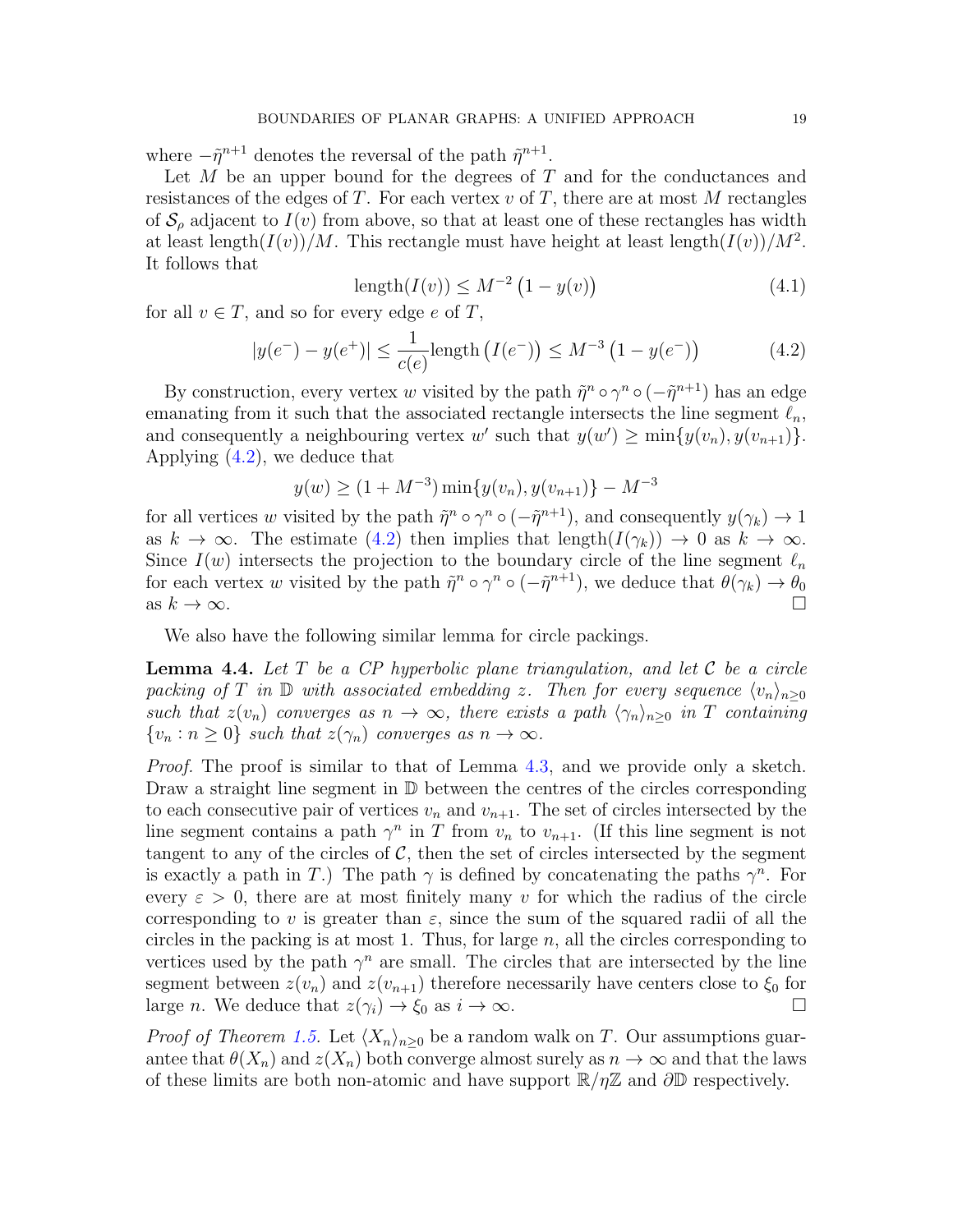Suppose that  $\gamma$  is a path in T that visits each vertex at most finitely often. We claim that  $\theta(\gamma_i)$  converges if and only if  $z(\gamma_i)$  converges if and only if  $X_n$  almost surely does not hit  $\gamma_i$  infinitely often. We prove that  $\theta(\gamma_i)$  converges if and only if  $X_n$  almost surely does not hit  $\gamma_i$  infinitely often. The proof for  $z(\gamma_i)$  is similar.

If  $\theta(\gamma_i)$  converges, then  $X_n$  almost surely does not hit  $\gamma_i$  infinitely often, since otherwise  $\lim_{i\to\infty}\theta(\gamma_i)$  would be an atom in the law of  $\lim_{n\to\infty}\theta(X_n)$ . Conversely, if  $\theta(\gamma_i)$  does not converge, then there exist at least two distinct points  $\theta_1, \theta_2 \in$  $\mathbb{R}/\eta\mathbb{Z}$  such that  $\theta_1 \times \{1\}$  and  $\theta_2 \times \{1\}$  are in the closure of  $\{(\theta(\gamma_i), y(\gamma_i)) : n \geq 1\}$ 0}. Let  $\langle Y_n \rangle_{n>0}$  be a random walks started at  $\rho$  independent of  $\langle X_n \rangle_{n>0}$ . Since the law of  $\lim_{n\to\infty}\theta(X_n)$  has full support, we have with positive probability that  $\lim_{n\to\infty}\theta(X_n)\in(\theta_1,\theta_2)$  and  $\lim_{n\to\infty}\theta(Y_n)\in(\theta_2,\theta_1)$ . On this event, the union of the traces  $\{X_n : n \geq 0\} \cup \{Y_n : n \geq 0\}$  disconnects  $\theta_1 \times \{1\}$  from  $\theta_2 \times \{1\}$ , and consequently the path  $\langle \gamma_i \rangle_{n \geq 0}$  must hit  $\{X_n : n \geq 0\} \cup \{Y_n : n \geq 0\}$  infinitely often. By symmetry, there is a positive probability that  $\langle X_n \rangle_{n\geq 0}$  hits the trace  $\{\gamma_i : n \geq 0\}$ infinitely often as claimed.

We deduce that for every path  $\gamma$  in T that visits each vertex of T at most finitely often,  $\theta(\gamma_i)$  converges if and only if  $z(\gamma_i)$  converges. It follows from this and Lem-mas [4.3](#page-17-0) and [4.4](#page-18-1) that for any sequence of vertices  $\langle v_i \rangle_{i>0}$  in T that includes each vertex of T at most finitely often, the sequence  $\theta(v_i)$  converges if and only if  $z(v_i)$ converges, and hence that the map  $\xi \mapsto \theta(\xi) = \lim_{z(v) \to \xi} \theta(v)$  is well defined. To see that this map is a homeomorphism, suppose that  $\xi_n$  is a sequence of points in  $\partial \mathbb{D}$ converging to  $\xi$ . For every n, there exists a vertex  $v_n \in V$  such that  $|\xi_n - z(v_n)| \leq 1/n$ and  $|\theta(\xi_n) - \theta(v_n)| \leq 1/n$ . Thus,  $z(v_n) \to \xi$  and we have

$$
|\theta(\xi) - \theta(\xi_n)| \leq |\theta(\xi) - \theta(v_n)| + |\theta(v_n) - \theta(\xi_n)| \xrightarrow[n \to \infty]{} 0.
$$

The proof of the continuity of the inverse is similar.  $\Box$ 

*Proof of Theorem [1.4.](#page-4-1)* By [\[2,](#page-20-1) Theorem 1.2], a sequence of vertices  $\langle v_i \rangle_{i>0}$  converges to a point in the Martin boundary of T if and only if  $z(v_i)$  converges to a point in  $\partial\mathbb{D}$ , and the map

$$
\xi \mapsto M_{\xi} := \lim_{i \to \infty} M_{v_i} \text{ where } z(v_i) \to \xi
$$

is a homeomorphism from  $\partial \mathbb{D}$  to  $\partial \mathcal{M}(T)$ . Combining this with Theorem [1.5](#page-5-0) com-<br>pletes the proof. pletes the proof.

Acknowledgements. This work was carried out while TH was an intern at Microsoft Research, Redmond. We thank Russ Lyons and Asaf Nachmias for helpful discussions. We thank Itai Benjamini for granting us permission to include the square tiling of Figure 1, which originally appeared in [\[5\]](#page-20-3). The circle packing in Figure 1 was created using Ken Stephenson's CirclePack software.

#### **REFERENCES**

<span id="page-19-0"></span>[1] A. Ancona, R. Lyons, and Y. Peres. Crossing estimates and convergence of Dirichlet functions along random walk and diffusion paths. Ann. Probab., 27(2):970–989, 1999.